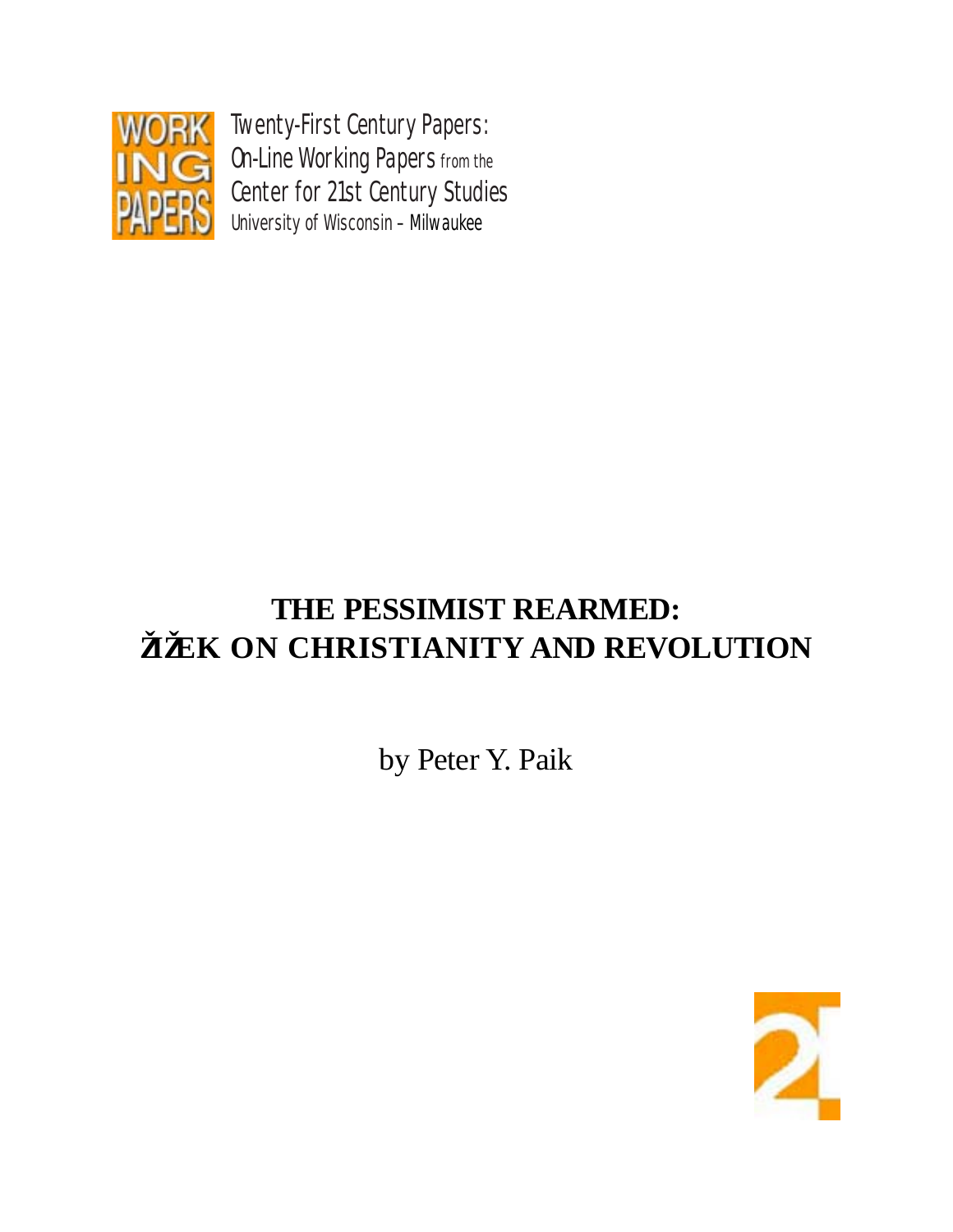

Twenty-First Century Papers: On-line Working Papers from the Center for 21st Century Studies \* http://www.21st.uwm.edu \*ISSN 1545-6161 \*University of Wisconsin - Milwaukee \* P.O. Box 413 \* Milwaukee, WI 53201 \* 414.229.4141 (voice) \* 414.229.5964 (fax) \* ctr21cs@uwm.edu

Director: Daniel J. Sherman

The Center for 21st Century Studies, a UW System Center of Excellence at the University of Wisconsin - Milwaukee campus, is a postdoctoral research institute founded in 1968 to foster crossdisciplinary research in the humanities. This series of occasional, on-line Working Papers provides a forum for rapid distribution of ideas in texts that are not yet ready or suitable for publication in more formal academic publications, but still offer valuable content. Usually the authors of Center Working Papers will be Center fellows, invited speakers, or others with significant ties to the Center, although we reserve the right to make exceptions. We regret that we are unable to consider unsolicited submissions.

## **THE PESSIMIST REARMED: ŽIŽEK ON CHRISTIANITY AND REVOLUTION**

## by Peter Y. Paik Department of French, Italian, and Comparative Literature University of Wisconsin-Milwaukee

Twenty-First Century Papers: On-Line Working Papers from the Center for 21st Century Studies

University of Wisconsin – Milwaukee

Volume 1, Number 3 September 2004

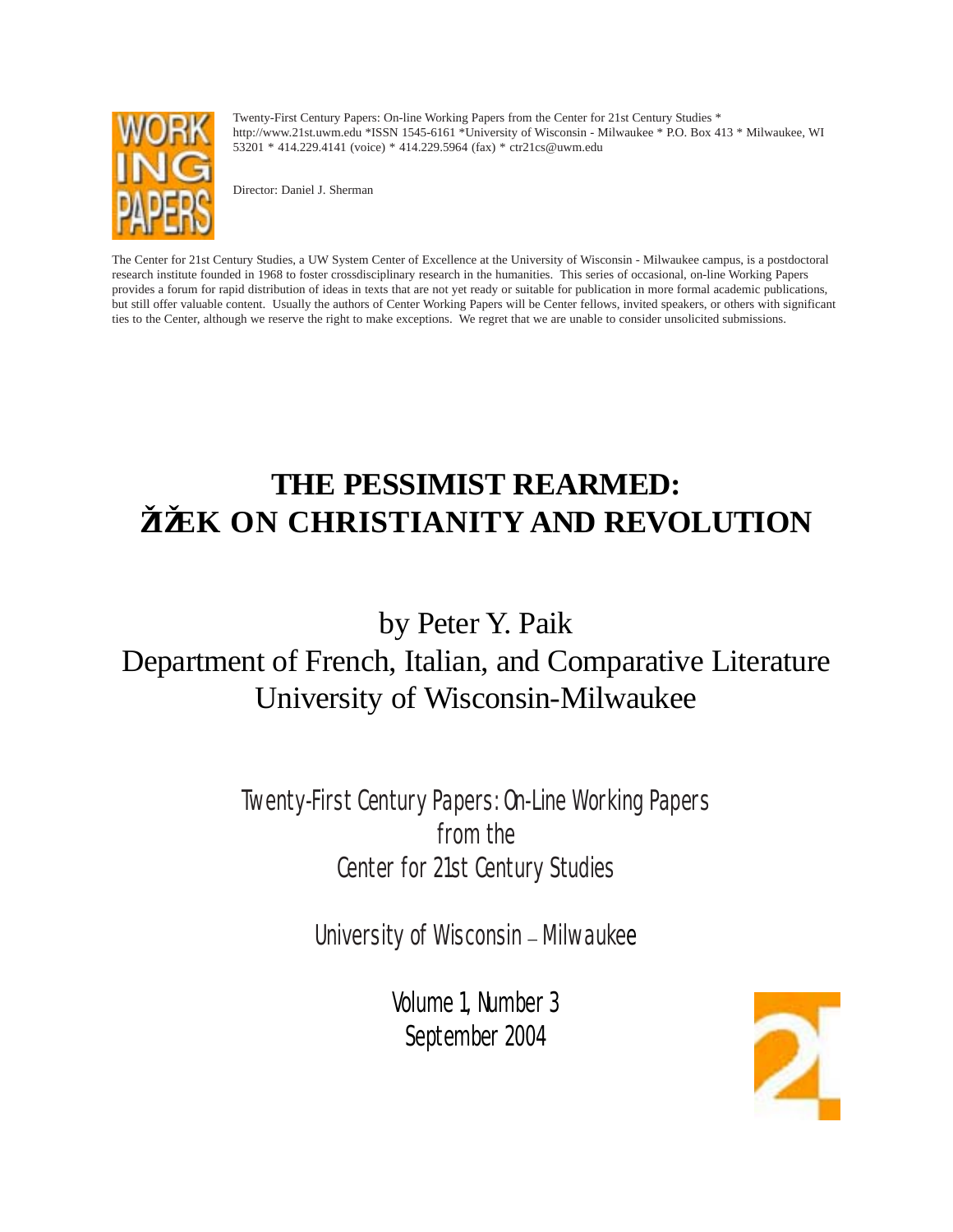"A man whose whole family had died under torture, and who had himself been tortured for a long time in a concentration camp; or a sixteenth-century Indian, the sole survivor after the total extermination of his people. Such men if they had previously believed in the mercy of God would either believe in it no longer, or else they would conceive of it quite differently from before. I have not been through such things. I know however, that they exist; so what is the difference?" Simone Weil

"What combats doubt is, as it were, *redemption*. Holding fast to *this* must be holding fast to that belief. So what that means is: first you must be redeemed and hold on to your redemption (keep hold of your redemption) – then you will see that you are holding fast to this belief. So this can come about only if you no longer rest your weight on the earth but suspend yourself from heaven. Then everything will be different and it will be 'no wonder' if you can do things that you cannot do now."

Ludwig Wittgenstein

In the 1962 preface to *Theory of the Novel*, Georg Lukács castigated his long-time opponent Theodor Adorno and other Western Marxists for succumbing to a sense of impotent resignation – as well as an aestheticist revulsion – at the administered world of Western capitalism and forsaking concrete political activity. They had given up the practical and demanding tasks of the revolution of the proletariat to take refuge in the "Grand Hotel Abyss," where they could indulge in the rarefied pleasures of high art and culture while lamenting the catastrophes unfolding everywhere around them. The kind of commitment exemplified by Lukács, on the other hand, which involved the embrace of and service to a "really existing socialist" regime, led in turn to accusations from his Western counterparts that he was a Stalinist. Nonetheless, it must be said that the fate of Marxist theory in the West and in the United States in particular to remain predominantly the preserve of upper-middle class intellectuals notably fails to diminish any of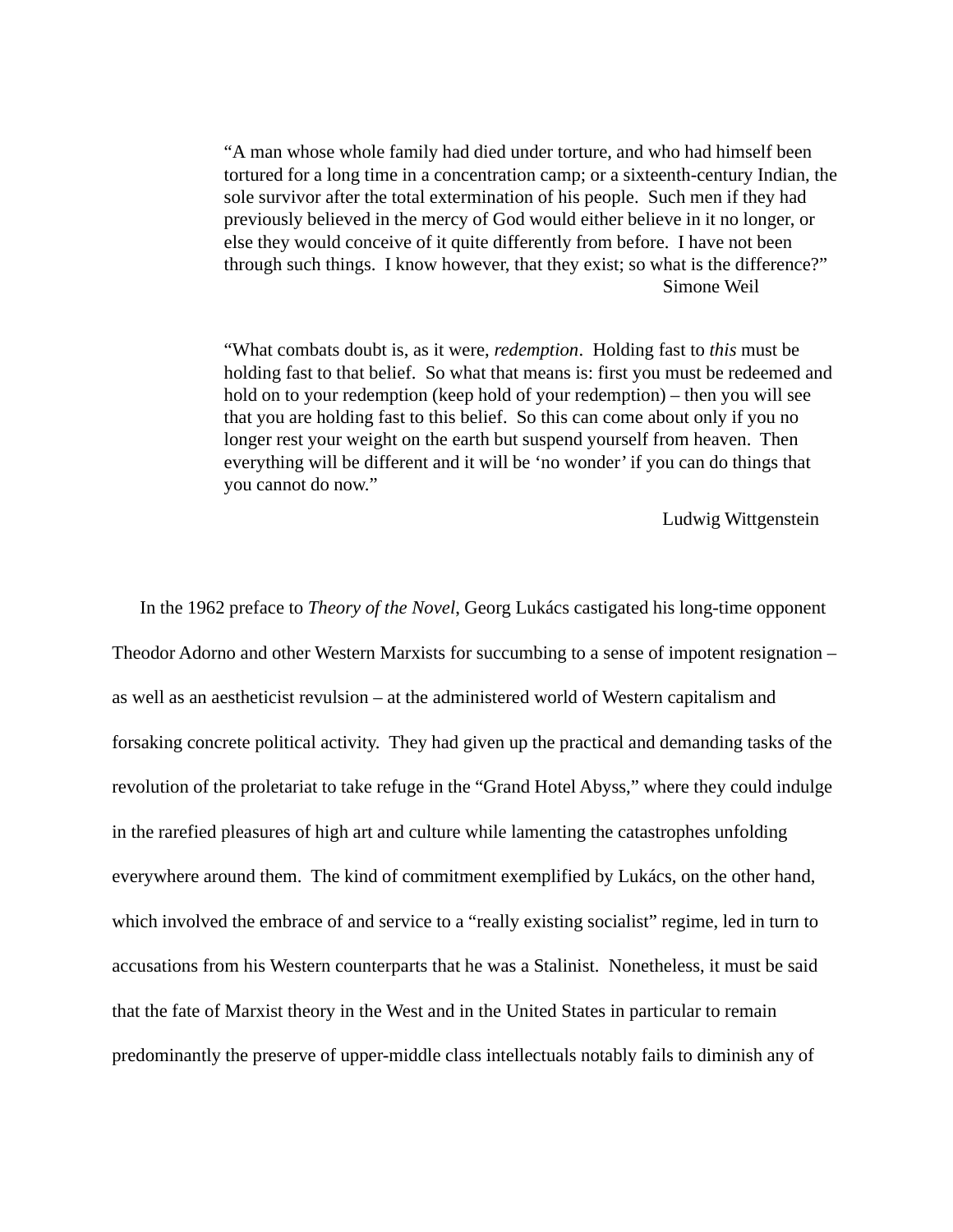the harshness of Lukács's rebuke. A Marxism that has come to operate primarily in the sphere of culture without exercising any kind of significant influence in the arenas of politics and economics would testify to the seemingly limitless capacity of liberal democratic capitalism to defuse and integrate dissent. Reduced to postpolitical outbursts of cultural despair (or euphoric assertions of subversion, its speculative double), Marxist theory has managed to fit itself relatively smoothly into the liberal democratic marketplace of ideas, the shrill charges of sedition leveled by the pundits of the political Right notwithstanding. Indeed, these and other hostile commentators are fond of noting that Marxism and communism have been discovered to be bankrupt everywhere except for the literature and cultural studies departments of American universities.

The question of whether academic Marxists in their despair of praxis constitute a prophetic minority hastening to greet the Day of Judgment or are the lamentable trophies of an ideological system so briskly assured of its triumph that it converts its intellectual opposition into a prosperous career choice is one that ought to be resolved by battering the ivory tower into a stylite's pillar. Or so the prolific Slovene theorist Slavoj ŽiŽek would maintain, in a series of works starting with the publication of *The Ticklish Subject* in 1999. ŽiŽek sets out to break the deadlock of a well-fed futility that paralyzes the academic Left with a distinctive Lacanian-Marxist approach that, to his credit, takes politics seriously as politics, refusing to repress its inescapable sacrifices and cruel dilemmas under an obfuscating discourse of cultural representation. The Marxism he espouses is the harsh, Leninist variety, and the path that he takes towards its revitalization is one which has been generally avoided by much of the political Left, the roots of communism in the Christian tradition. On the one hand,  $\Delta \tilde{\mathbf{z}}$  directs his most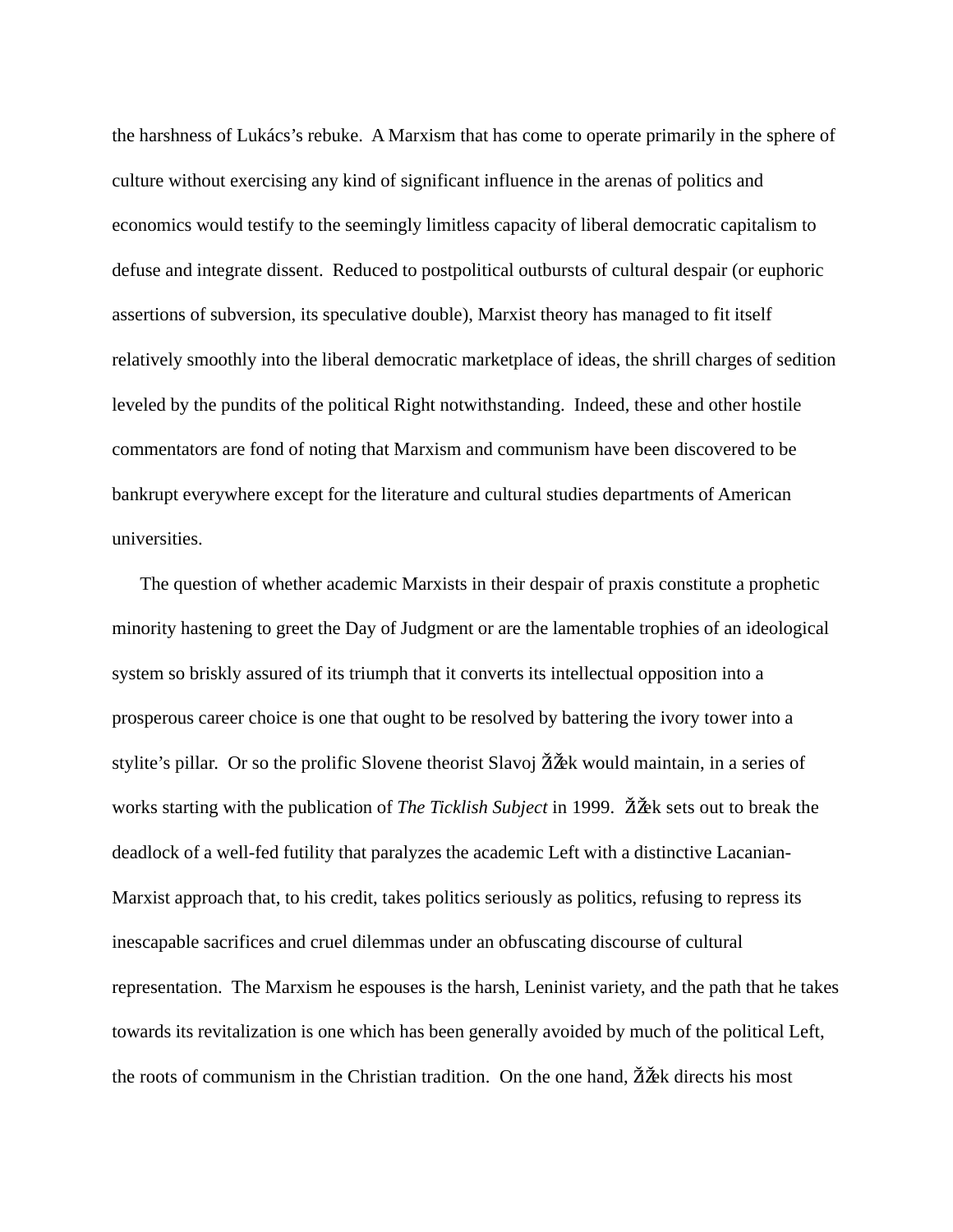stinging criticisms at the academic Left and the pseudo-radicalism of post-colonial studies and multiculturalism, repeating the charge in several books that the willingness of the political Right to take tough measures is often a source of secret comfort for leftist intellectuals desirous of maintaining their bourgeois way of life, in that these policies actively defend the society that accords them institutional privileges while at the same time confirming the relevance of their social role by giving them something to criticize. On the other hand,  $\Delta \times \mathbb{Z}$  expresses measured admiration for political conservatives, who are at least willing to face up to the realities of power. However, it is not Machiavelli whom he invokes to extol the worthiness of Lenin as a hardheaded revolutionary leader, but rather two of the seminal figures of the Christian religion – Saint Paul and Søren Kierkegaard.  $\tilde{\mathbf{Z}}$ k's recent work constitutes a singular attempt in the context of contemporary theory not only to restore a certain level of realism to the analysis of politics but also to advance the argument that the Christian conception of faith, or something like it, is essential to the militant activity of revolution.

For the guiding principle of  $\tilde{\mathbf{Z}}\tilde{\mathbf{Z}}\tilde{\mathbf{K}}$ 's Marxism is "no communism without Lenin," just as he underscores the thesis that there is "no Christianity without Paul."  $\check{\mathbf{Z}}$  and  $\check{\mathbf{Z}}$  notes that both Saint Paul and Lenin were outsiders to the respective discourses which they universalized. In their hands the teachings of Christ and Marx undergo a "violent displacement" from their original contexts, yet it is only through such an act of radical reinterpretation that Christianity becomes a universal religion and that Lenin is able to lead a political revolution in a largely agrarian country dismissed as a feudal backwater.<sup>1</sup> It is through the efforts of Paul – who was personally unacquainted with Jesus and not a member of his inner circle – that the Christian religion came to take on its essential doctrinal elements, as he was the one who "miraculously" succeeded in transforming the ignominious trauma of its leader's humiliating execution into the occasion of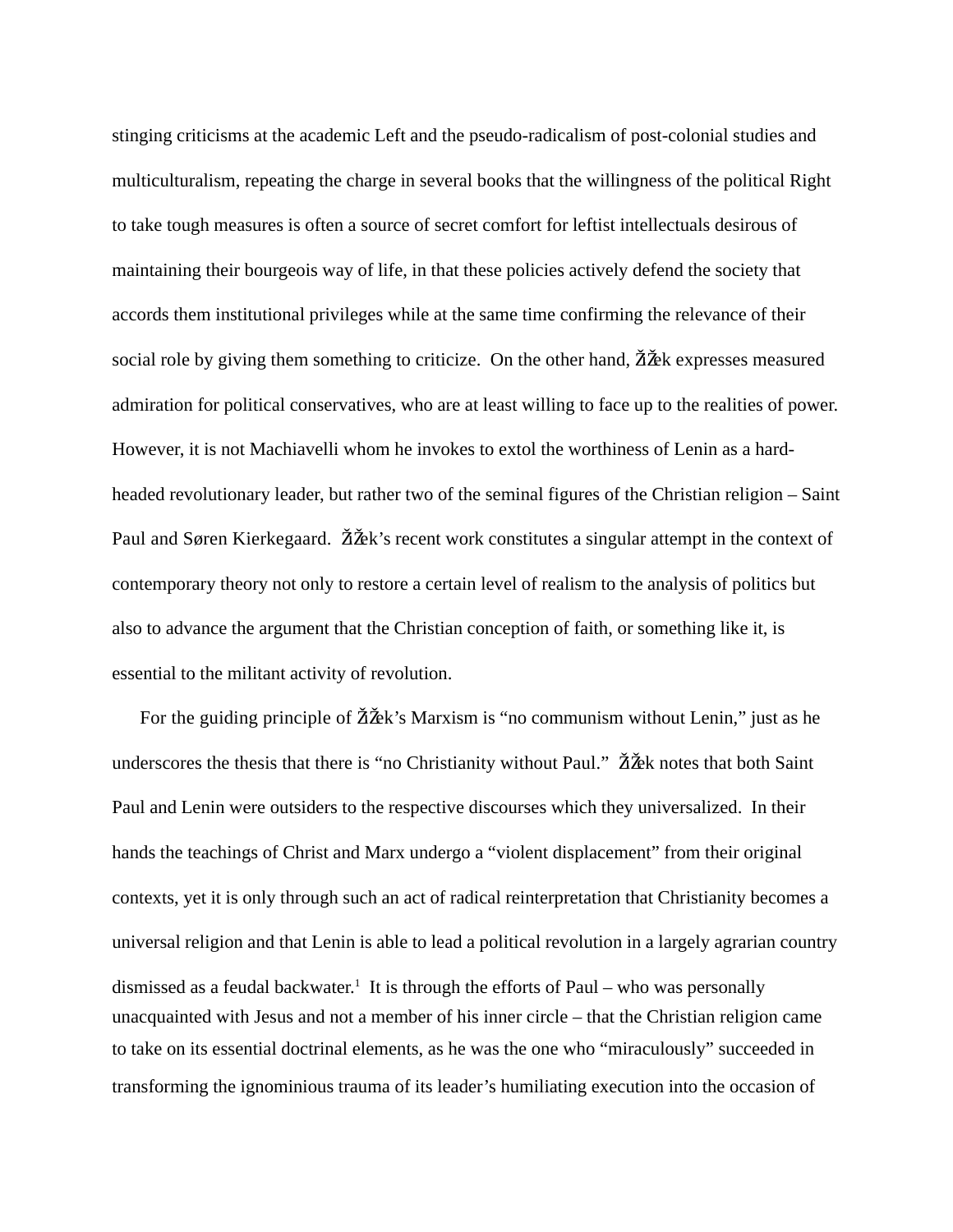the fledgling sect's greatest triumph. Similarly, Lenin pressed the Party to take power straight away instead of accepting the "objective logic of the 'necessary stages of development,'" whereby proletarian revolution is supposed to follow upon the establishment of the democratic bourgeois regime. For  $\tilde{\mathbf{Z}}\tilde{\mathbf{Z}}$ k, the comparison between Paul and Lenin is ultimately sustained by a common underlying conception of truth. Echoing Alain Badiou's account of truth as an unforeseen and transformative event, and the subject of truth as a militant who endeavors to remain faithful to it,  $\mathbf{\tilde{Z}}\mathbf{\tilde{Z}}$  seeks to develop what might be termed a Kierkegaardian conceptualization of radical politics.<sup>2</sup> Such a task appears bedeviled by grave contradictions at the outset. How is it possible to reconcile, for example, the Danish religious philosopher – who withdrew into a solitary existence in order to work out an unprecedented indictment of Christendom and wrote in pseudonyms in part to discourage would-be disciples – with the ruthless political revolutionary who, once in power, terrorized his opposition into silence? Might there be a speculative identity between the eremite who renounces marriage and forgoes worldly acceptance and the militant who devotes not only life but also his or her symbolic afterlife to the cause of revolution? What kind of political program would take shape from the pairing of the pitiless *phronesis* needed for the successful accession to power and the passionate intensity of religious conviction – is it more likely to give rise to a Caesar with the soul of Christ or to a despotism administered by fanatical realists and cold-eyed apostles?

 $Z\&K$ 's "Kierkegaardian" conception of militancy seeks to transpose the inward drama of faith elaborated by the Danish thinker onto the sphere of political commitment. It is Kierkegaard, according to  $\check{\mathbf{Z}}$  & k, who in *Fear and Trembling* revealed most profoundly that the "properly modern post- or meta-tragic situation occurs when a higher necessity compels me to betray the very ethical substance of my being."<sup>3</sup> In his reading of the spiritual trial of Abraham, Kierkegaard advances the idea that an "absolute duty to God" is a paradox whereby the individual comes to be "higher than the universal" and "stands in an absolute relationship with the absolute."4 Such an absolute duty entails not only the forswearing of aesthetic pleasures and diversions but also the rejection of the ethical dimension – for Abraham, in his willingness to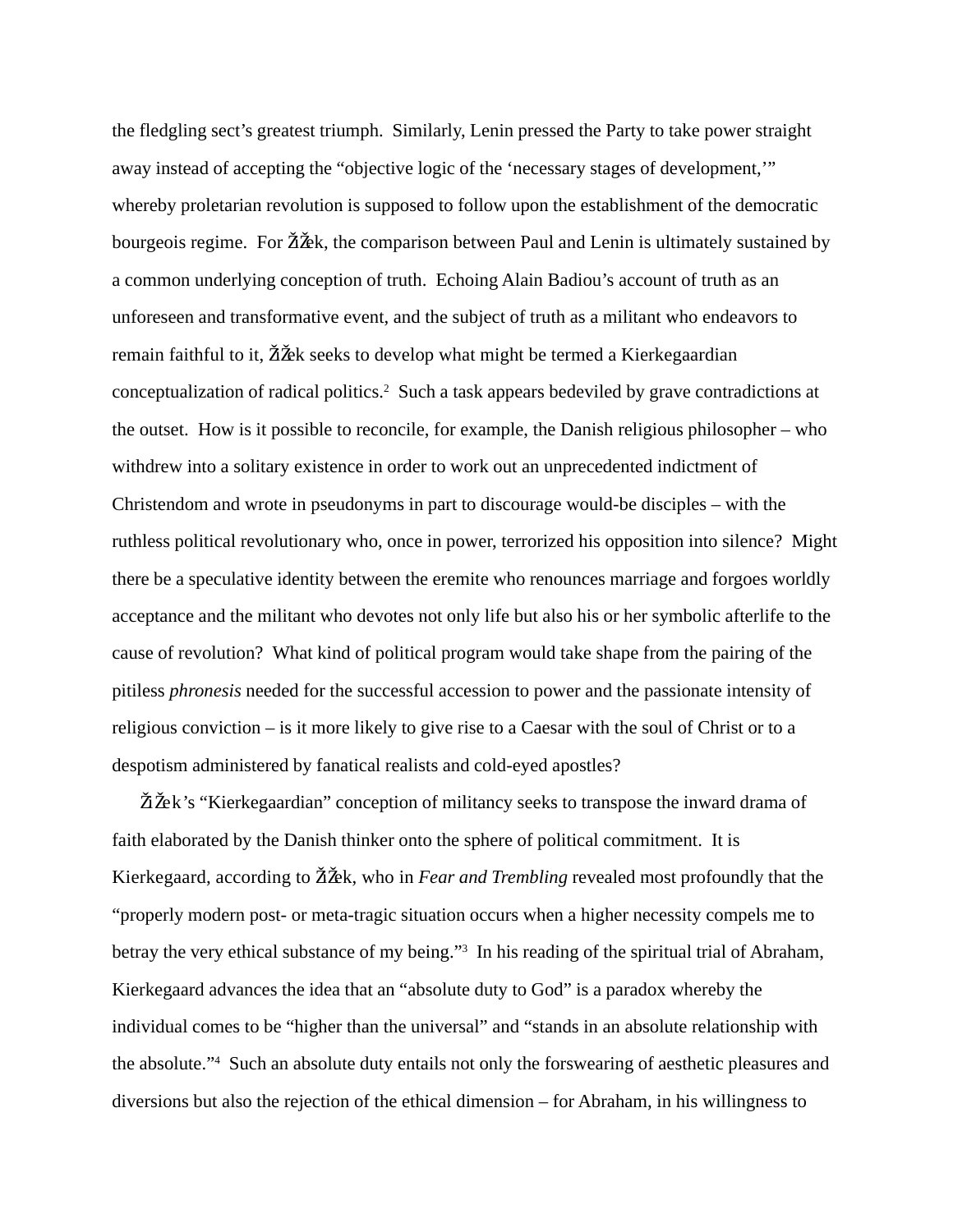follow the horrible command from God to sacrifice his son Isaac, the "temptation is the ethical itself."5 Of course, Kierkegaard was not making the case to abandon the ethical altogether but rather underscoring the ultimate antagonism that obtains between this sphere and that of the religious, a point of supreme dissonance in which the "man of faith" takes on the public appearance of "a murderer."6 The "teleological suspension of the ethical" elevates the individual and his or her private spiritual ordeals above the universal, the latter of which Kierkegaard associates with what is communicable, comprehensible, and publicly commended.

Kierkegaard's radically individualistic conception of faith appears to be fundamentally at odds with a collectivist political project which lays claim to universal historical validity. Kierkegaard himself was deeply critical of liberal reformism, and he endorsed unequivocally the Socratic way of seeking "the single individual" in the multitude to the mass militancy manifested in the crusades preached by the rabble-rousing Bernard of Clairvaux.<sup>7</sup> Undeterred,  $\mathbf{\tilde{Z}}\mathbf{\tilde{Z}}\mathbf{k}$  is determined to find within the lineaments of Kierkegaard's reflections on Abraham the nucleus of militant political subjectivity. For Abraham's willingness to obey God's bewildering command is also a readiness to shatter irreparably his symbolic identity as father, husband, patriarch of his tribe and founder of a new people distinguished by their relationship with the one God. It is the catastrophic potential of this inward disposition that draws  $\ddot{Z}$  attention, for nothing less than such a drastic abandonment of all that one holds dear in the world could ever release the subject from the fetters "of existing social reality" and free him or her for properly revolutionary activity. The act of liberating oneself is thus necessarily violent and disruptive, and is often accompanied by horrifying consequences, as  $\check{\gamma}$  and  $\check{\gamma}$  is further examples drawn from literature and film attest.  $\Delta \times$ 's model of political subjectivity is buttressed by such figures as Medea, the escaped slave Sethe of Toni Morrison's *Beloved*, who kills her daughter before she can be forced back into bondage, and Keyser Soze in *The Usual Suspects*, who, upon finding his family taken hostage by his enemies, shoots down his loved ones himself and then proceeds to slaughter his foes. These characters, upon finding themselves trapped in the impossible situation of the "forced choice," respond with the mad decision to lash out at themselves and at what they hold to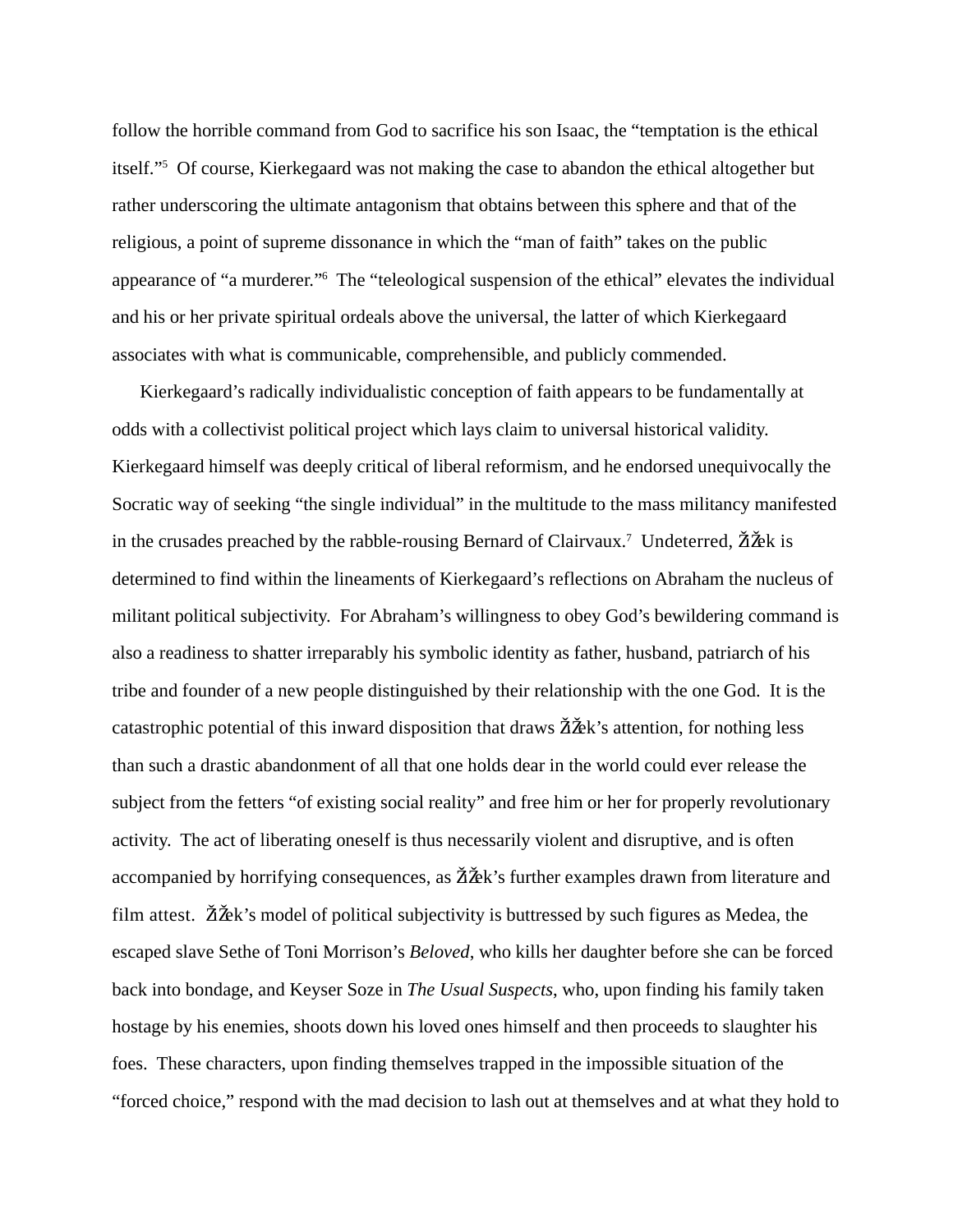be most precious. The violence they commit should not be regarded as an outburst of "impotent aggressivity turned against oneself" but rather as an act of radical freedom which "changes the co-ordinates of the situation in which the subject finds himself."8 For in "striking at himself" the subject "cut[s] himself loose from the precious object through whose possession the enemy him in check" and "gains the space of free action."

 $\Delta Z$  insists upon the monstrous dimensions of what he calls the ethical act, epitomized by the mother of *Beloved* who kills her daughter "out of her very fidelity" to her.<sup>9</sup> Indeed,  $\check{\mathbf{Z}}$ &k, looking to Lacan's definition of the act as possessing a fundamentally traumatic character, argues that such a "suspension" of the ethical is constitutive of the ethical act itself. He makes the case for reworking Kierkegaard's teleological suspension of the ethical into a kind of theological politics which is distinguished by an open endorsement of the revolutionary "act of terror" in all of its "catastrophic consequences."10 The authentic revolutionary leader, accordingly, is "the one who forever relinquishes the right to claim: 'But I didn't want this!' when things go wrong." For  $\check{\gamma}$   $\check{\gamma}$  and  $\check{\gamma}$  are achievement of Lenin and of any other worthy militant is to break the debilitating cycle of the "hysterical revolutionary" who prefers to avoid the responsibilities of power by "heroically embrac[ing] the onerous task of actually *running the State* – of making all the necessary compromises, but also taking the necessary harsh measures, to assure that the Bolshevik power would not collapse."11 The political suspension of the ethical thus involves the acceptance of orgiastic terror, of "liberating outburst[s] of destructive energy" in Leninist revolution – as  $\angle \overrightarrow{Z}$  grimly observes, "the pious desire to deprive the revolution of this excess is simply the desire to have a revolution without revolution."<sup>12</sup>

However, is this apparently synoptic glimpse of revolutionary realities provided by  $\overrightarrow{Z}$ & to be understood as an attempt to defend the ruthlessness demanded by any genuine program of revolution? Are these concessions not a sign of his partisan honesty, if not philosophical sobriety, about the nature of revolutionary struggle, in marked contrast to the anemic postpolitical entreaties for tolerance from his postmodern rivals, who, in spite of their posturing as radicals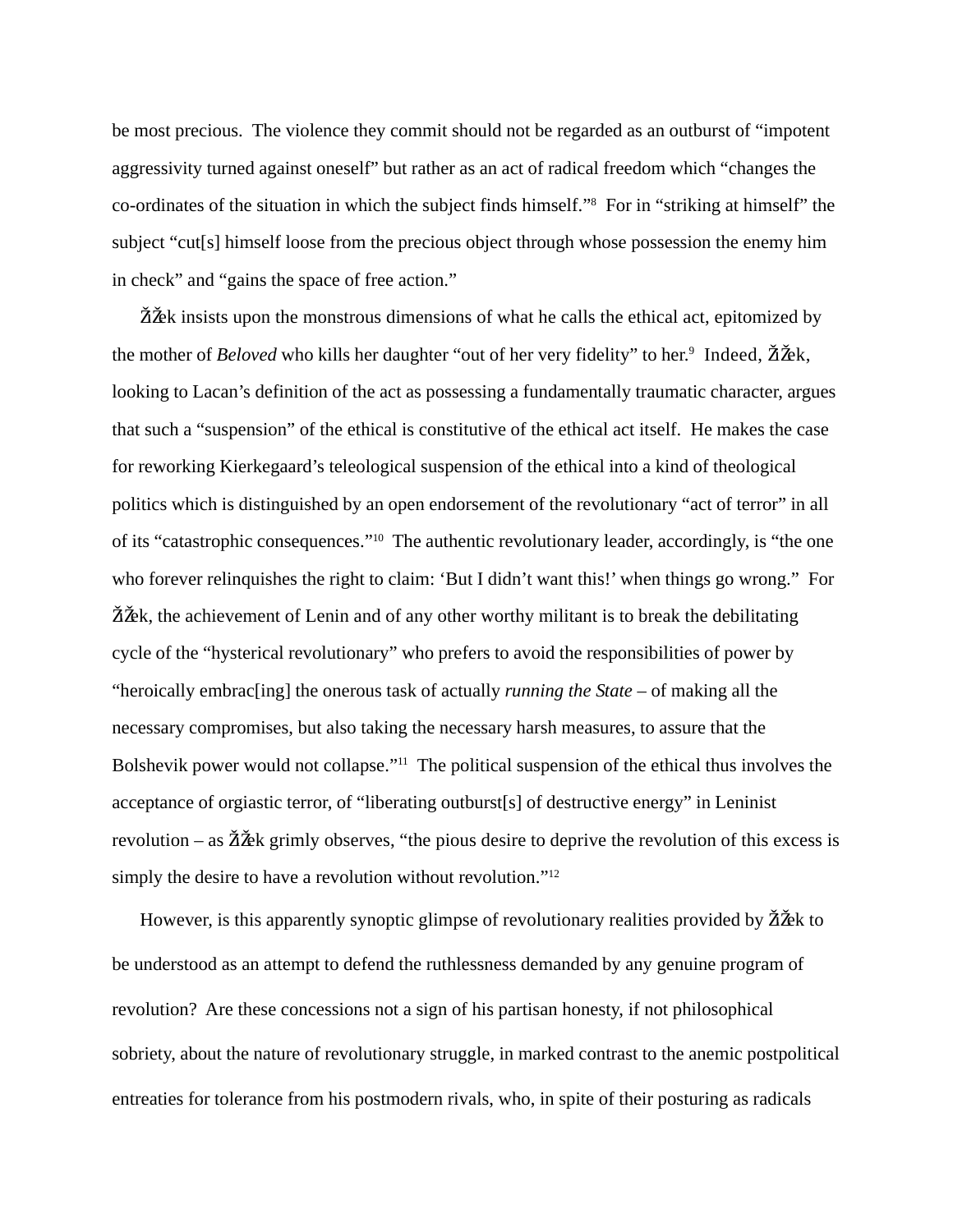and subversives, reject the idea of unconditional devotion to a cause as a constraint on individual liberty and thus remain at bottom apologists for the liberal democratic order? Certainly,  $\check{Z} \check{Z}$ ek's violent insistence on the value of universal truth as a political category and an account of militant subjectivization based on Abraham's horrifying dilemma gives a long overdue jolt to the Republic of Letters, which Leo Strauss once described as being "indifferent to the true issues," because it "prefers agreement to truth or to the quest for truth."13 Nonetheless, one cannot help but note the basic neutrality of the Kierkegaardian act of renunciation with respect to politics, the fact that it appears to lack any kind of distinct political direction. Even the majority of  $\tilde{\mathbf{Z}}\tilde{\mathbf{Z}}\tilde{\mathbf{k}}$ 's examples of "striking at one's self" drawn from literature and cinema are striking for the absence of explicitly political, let alone revolutionary overtones. A gangster guns down his family and then slaughters his enemies (*The Usual Suspects*). An abandoned wife spoils her husband's wedding plans and then murders her own children (*Medea*). A police officer frees his partner not by firing at the hostage-taking terrorist but by wounding his own colleague (*Speed*). A wealthy media executive, expected to pay the ransom for his abducted son, instead offers an enormous reward for anyone who will turn in the kidnappers (*Ransom*). 14 The fact that all the characters in this series of examples (an underworld boss, a princess, a cop, a corporate mogul) are drawn from the ranks of the classes typically associated with the oppression of the proletariat should give us pause. Indeed, the only properly proletarian figure invoked by  $\tilde{\mathbf{Z}}$  are in this context is of course the aforementioned former slave Sethe of *Beloved*. ŽiŽek thus leaves himself open to the charge that there is nothing about "striking at oneself" which would indicate an inherent tendency to work in the favor of the brand of politics he espouses.

Furthermore, it is telling that  $\tilde{\mathbf{Z}}$  and  $\tilde{\mathbf{Z}}$  does not avail himself of the classic instance of "striking" at oneself" in which the political dimensions he invokes ("the heroic sacrifice" undertaken for the sake of securing survival of the revolutionary state) are fully manifest – the decision of Junius Brutus, one of founders of the Roman republic, to execute his sons for conspiring to bring back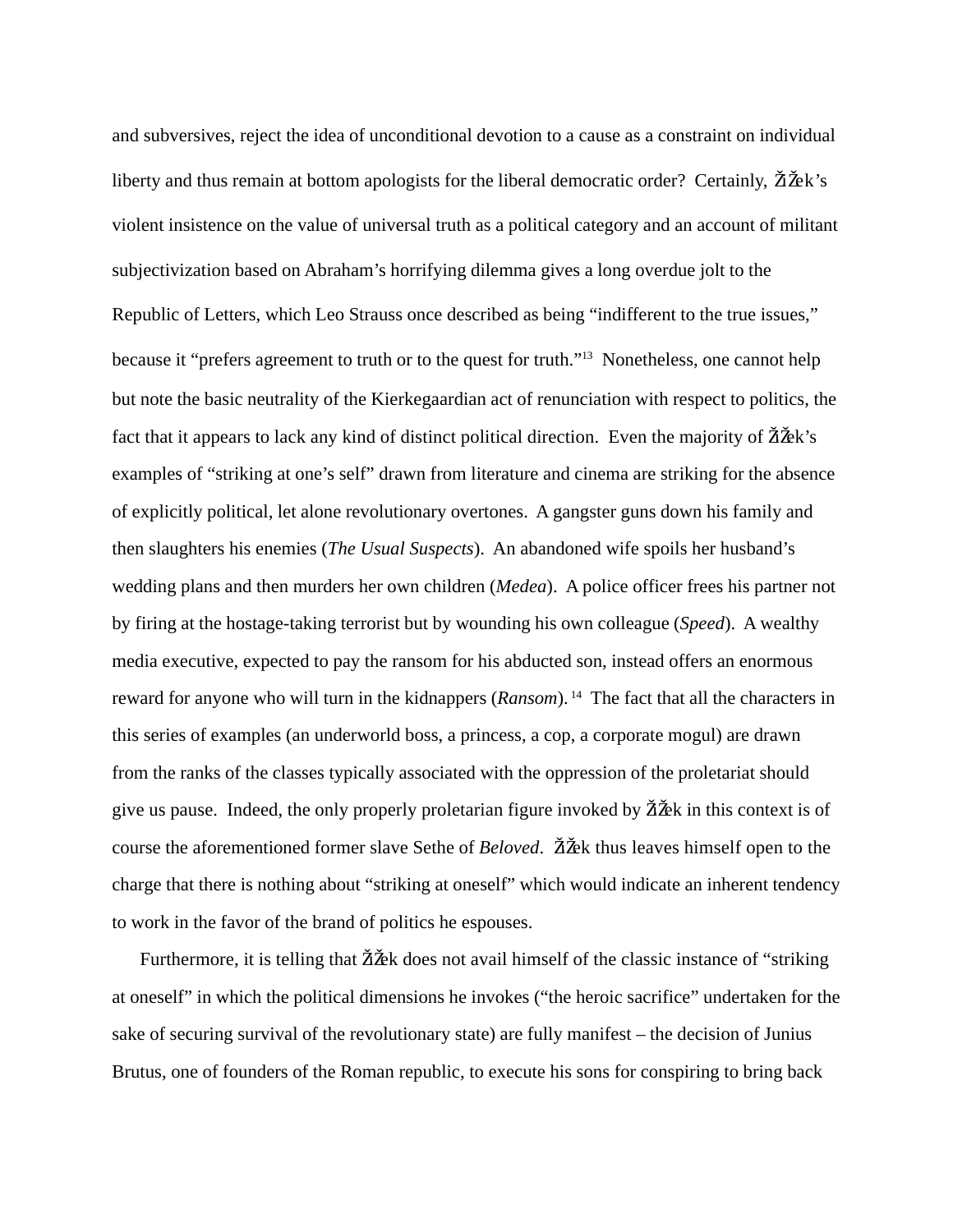the exiled tyrants. Do we not have here, in addition to an act of multiple filicide, an excellent illustration of the "necessary harsh measure" that ensures the survival of the post-revolutionary order? Such an insight was not lost on Machiavelli, who was brought to the severe conclusion that "he who establishes a free state and does not kill 'the Sons of Brutus,' will not last long," a maxim disobeyed at tragic cost, both to them and to their countries, by conscientious and honorable heads of state across the centuries, from Piero Soderini of Florence to Mohammed Mossadegh of Iran.<sup>15</sup> By contrast, the tough-minded acceptance of revolutionary violence and the need for post-revolutionary coercion does not lead  $\tilde{Z}$  and the banner of the Machiavellian "science of politics," in which accusations of amorality have often overshadowed the laudable political goals that Machiavelli hoped his prince would achieve.  $\check{\mathbf{Z}}$ &k, as it turns out, proves quite anxious to avoid the charge of Machiavellian amoralism. The Leninist definition of the communist revolutionary as a subject who "acknowledges no a priori set of moral rules independent of the revolutionary struggle," he goes so far as to insist, has nothing to do with Machiavellian opportunism, but is in actuality the application of Kierkegaard's religious suspension of the ethical to the realm of politics.<sup>16</sup>

This claim is bound to strike the Christian as both peremptory and unpersuasive, since within the tradition deriving from the Augustinian theology of the two cities and their intermingled destinies, faith in God requires a vigilant skepticism towards matters of politics, where the corruptibility of men is most catastrophically on display.17 Politics in the Christian tradition can never be entirely divorced from pragmatic concerns or prudential judgments, hence Martin Luther's quip that he would rather be ruled by "a wise Turk" than "a foolish Christian" and the stipulation in just war theology that one stand a fair chance of achieving victory in the imminent conflict. The realism of the Christian in the realm of politics arises from the desire to avoid committing the idolatry that bestows to men the privilege to act like gods, which is also to say the license to behave like beasts. For a perfect faith in God rules out perfect faith in political authority. When politics becomes divorced from pragmatism in Christianity, Christian spirituality moves toward millennialism, and in many instances, sinks into the heresies of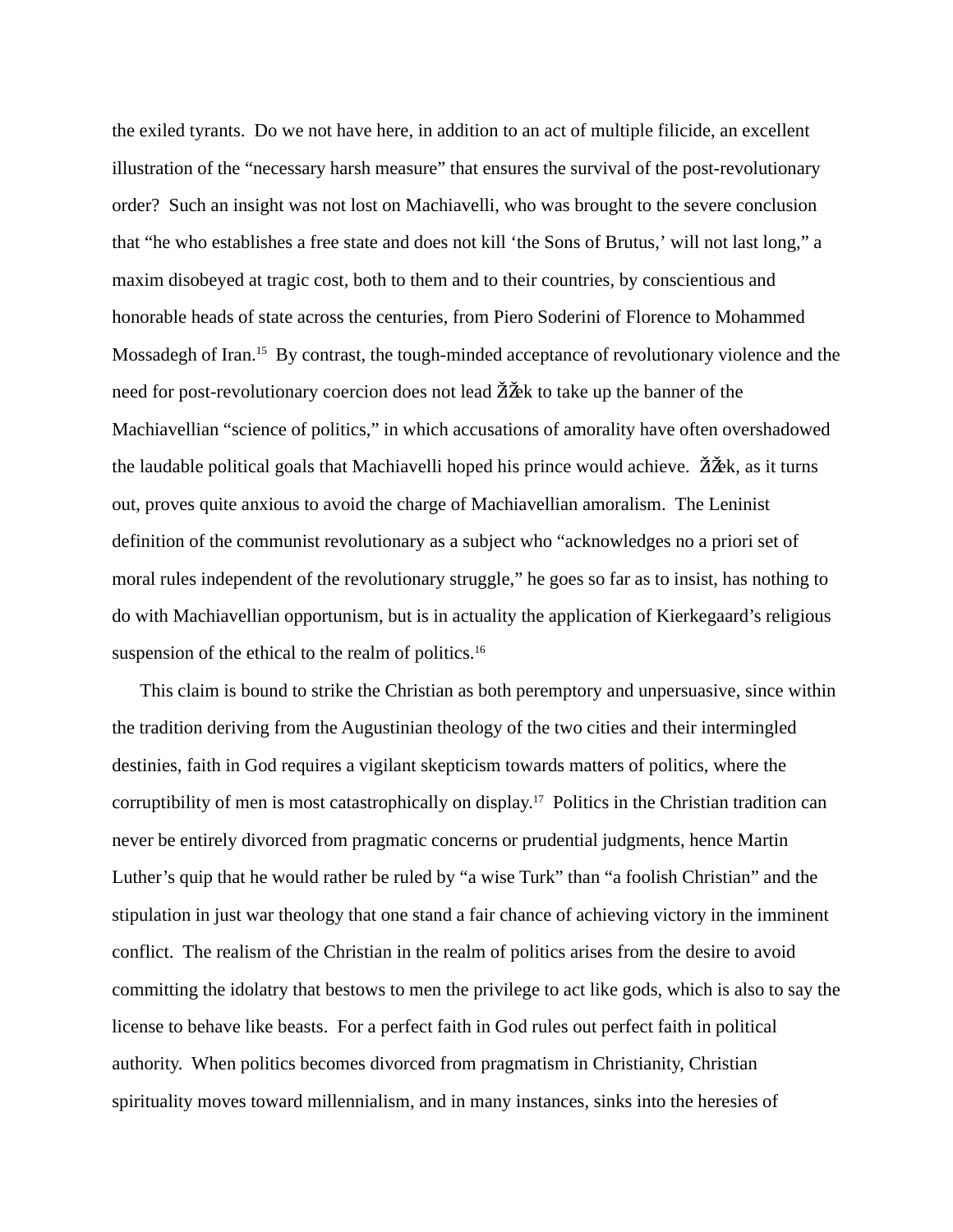antinominianism. The "political suspension of the ethical" in the Christian context has shown a pronounced tendency take an antinomian form, perhaps best exemplified by the Taborites of fifteenth-century Bohemia and Moravia, many of whom sold all their possessions to live in communes in which private property was regarded as a sin. However, the belief among the more radical sectarians that they created an Eden in which they were freed of the curse of laboring led them to justify theft and robbery once the communal treasures ran out. The destruction of the sect was set in motion once the "radicals declared that, as 'men of the Law of God,' they were entitled to take whatever belonged to the enemies of God – meaning at first the clergy and the nobility and the rich in general, but soon anyone who was not a Taborite."18 As Norman Cohn points out, the peasants bore the brunt of these whimsical dispensations, suffering a worse oppression under their Taborite masters than under the feudal lords.

The vicious and instrumentalizing sanctimony of the Taborites anticipates the excesses and self-serving casuistry of the Jacobins, the nascent nomenklatura under Stalin, and the Red Guards of the Cultural Revolution. Indeed, against the prospect of disorder and depredation wrought by armed factions operating by whim and taking by force what they desire, anxiously Hobbesian or remorselessly Machiavellian measures to restore the rule of law will inevitably acquire the force of a moral imperative and appear clearly preferable, for better or ill, to the will of the majority. And yet it is not the case that  $\tilde{\mathbf{Z}}$  acknowledges any of the benefits arising from this amoral, purely instrumental, and ultimately atheistic conception of politics. His political program attempts to plot a course between the poles of unconditional subjective engagement and the pitiless, cold-blooded expediency, but one must raise the question of what how consequential his theorizing can be by not pursuing to the end either of these opposed terms and the divergent, often mutually exclusive advantages they offer, whether in the unflagging dedication of the saints or in the delicate art of the cunning ruler. Let us take for example the role of strategy in  $\check{Z} \check{Z}$ k's theorizing. On the one hand,  $\check{\mathbf{Z}}\check{\mathbf{Z}}\check{\mathbf{k}}$  asserts that revolutionary subjectivity rejects the constraints of any a priori moral rules; he thereby severs the ties he seeks to reinforce between Christian orthodoxy and revolutionary communism by submerging the inward struggles of faith in the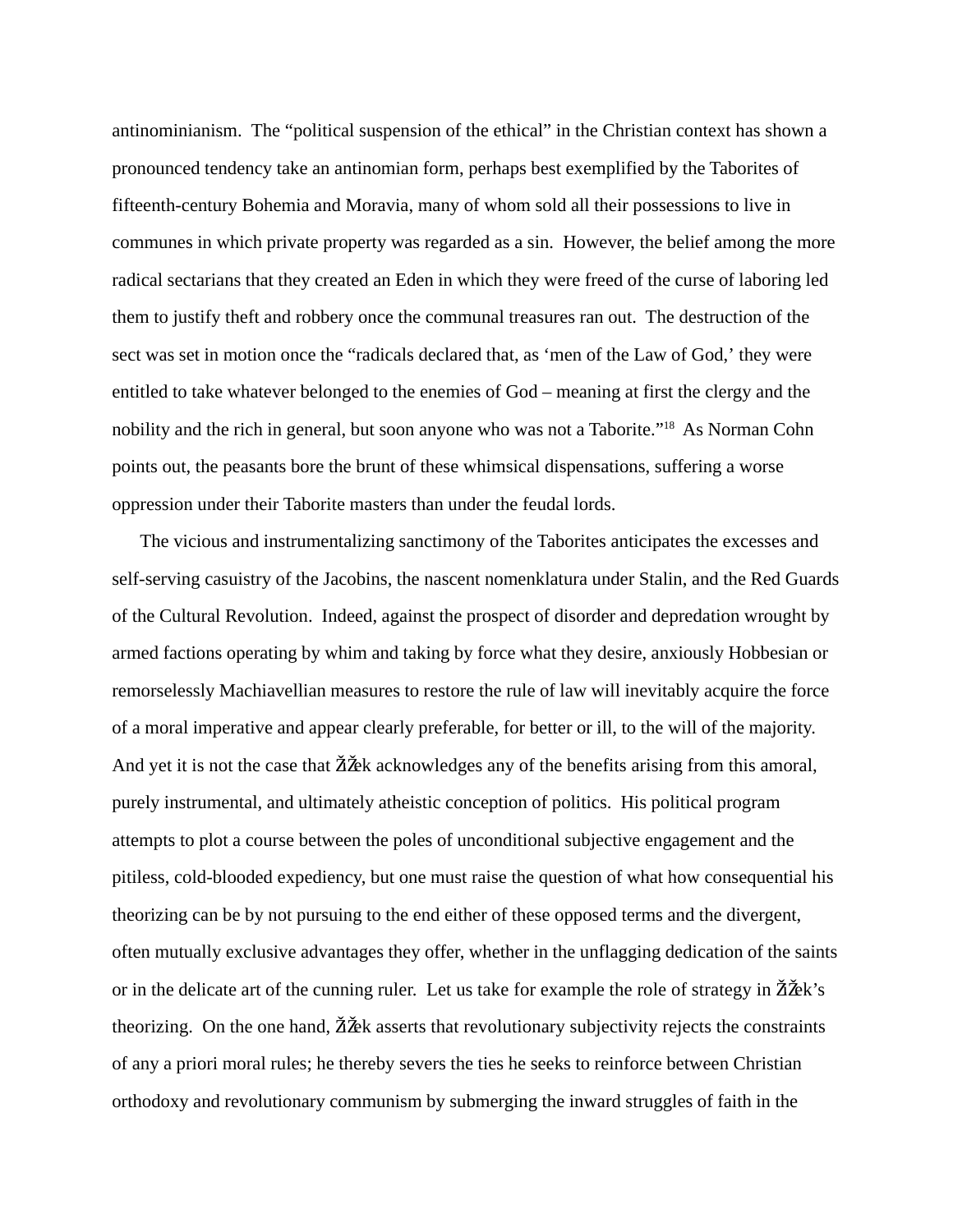corrosive calculus of a pitiless political strategy released from any kind of ethical restraint. On the other hand, the element of politics as strategy is left out at a vital moment in the process of subjectivization, when the subject performs the "violent gesture of contraction that negates every being outside itself."<sup>19</sup> This moment corresponds to the eruption of pure contingency issuing from the traumatic force of the "authentic act" which serves to "divide the subject who can never subjectivize it, assume it as 'his own,' posit himself as its author-agent."<sup>20</sup>  $\check{Z}$  $\check{Z}$ ek would maintain that this moment of contingency, though lacking any direct reference to the political, comprises the necessary condition for any unconditional engagement. But the Machiavellian, seeing no respite from the machinations of power, must resist the temptation of exempting any aspect of the subjectivization process from politics. From the standpoint of this more ruthless and therefore more nakedly pragmatic exercise of politics,  $\tilde{\mathbf{Z}}\tilde{\mathbf{Z}}\tilde{\mathbf{K}}$ 's insistence that "[f]idelity is not fidelity to the principles betrayed by the contingent facticity of their actualization, but fidelity to the *consequences* entailed by the full actualization of the (revolutionary) principles" would amount to an injunction to go blind before the vicissitudes of fortune and lay oneself ignominiously at the mercy of another's mastery.<sup>21</sup>

It comes therefore as small surprise to discover in ŽiŽek the contention that the unconditionally committed subject must be ready to identify with excrement. This means not only the sacrifice of one's well-being for the sake of communist revolution, but also the "sacrifice of the sacrifice," which takes the form of the willingness to renounce even one's position in the symbolic order of the struggle and be denounced as a traitor out of one's very loyalty to the Party.<sup>22</sup> The recurring literary example cited by  $\tilde{\mathbf{Z}}$  dex of this fidelity that is unconditional to the point of being willing to feign the act of betrayal is drawn from Bertolt Brecht's *The Measure Taken* (*Die Maßnahme*, 1930), in which a zealous and impetuous youth joins a cadre of Soviet agents to organize the workers in his home city of Mukden. The youth, however, ends up repeatedly sabotaging their plans as his impulsiveness, imprudence, and impatient sense of compassion get the better of him. During the final attempt to lead a workers' demonstration amid rioting over food, the young comrade, overwhelmed by pity for the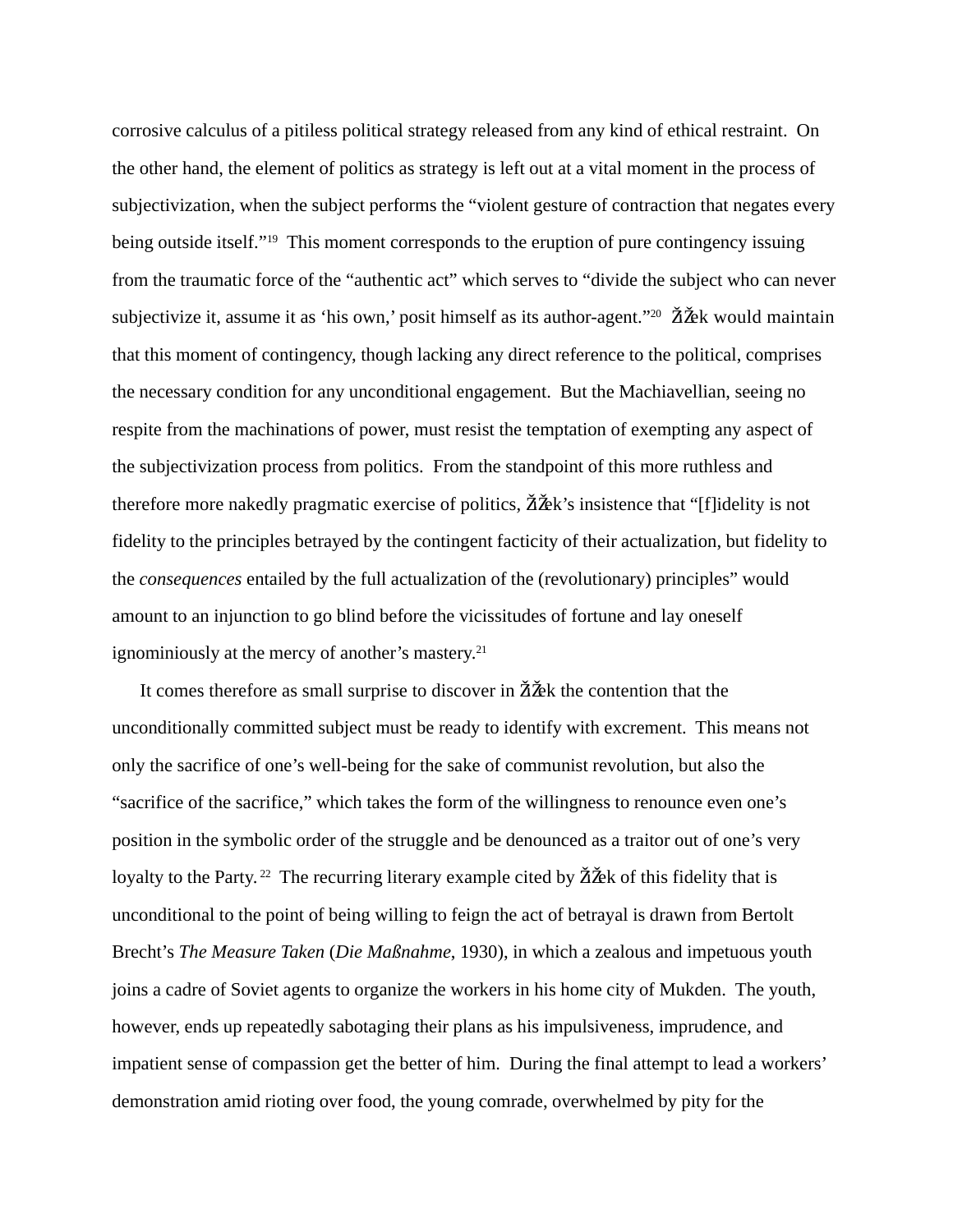worsening suffering of the impoverished inhabitants of the city, tears off his mask and reveals his identity. His action draws the attention of the authorities, who set off in hot pursuit of the cadre. Reaching the outskirts of the city, the group then finds itself in the grip of a difficult dilemma. If they try to escape over the border with the youth, they will have to abandon their mission of organizing the workers. If they hide him, they risk their own capture. They decide that they have no choice but to kill the youth, and hurl his body in a lime pit, where it will disintegrate, leaving no trace behind. ŽiŽek takes the fate of the youth in this *Lehrstück* to be the illustration of how the "last traces of terror" can be expunged only by the "'excremental' identification of the revolutionary subject with terror" itself.<sup>23</sup> For before shooting him, the agents ask the youth for his approval for what they are about to do to him, though it is clear that they will kill him regardless of his answer. The youth atones for his excessively humanitarian attitude by consenting to the obliteration not only of his body but also to the erasure of his historical identity – not even the memory of who he was is to remain. Brecht thus serves for  $\check{\mathbf{Z}}$  as the mediating figure who transplants the Kierkegaard's suspension of the ethical into the realm of politics by converting the motif of the "sacrifice beyond the sacrifice" into the "disappearance of the disappearance." Indeed, the killing of the youth and the dumping of his body takes on a sacramental character according  $\tilde{\mathbf{Z}}$   $\tilde{\mathbf{Z}}$  k, who compares these acts to the "tenderness" of the *pièta*. 24

Yet  $\check{\mathbf{Z}}\check{\mathbf{Z}}$ k's reading of the play raises some fundamental questions as to its coherence and persuasiveness. There is, first of all, the somewhat obvious point that the play relies on a distancing frame that to a certain extent contradicts its underlying message, as  $\tilde{\mathbf{Z}}$  & sees it. This frame consists of the agitators having to make a report of their decision to kill the youth to an authority of the Party. The deliberation of the Party official and the role-playing of workers, the merchant, and the police by the agents thus invite the audience to participate in judging the rightness of their actions. The very gesture of acting as a judge obliterates the youth in the verdict that approves the actions of the agents and yet re-immortalizes him in so far as his case transmits important lessons to the audience about the hazards of excessive zeal and the short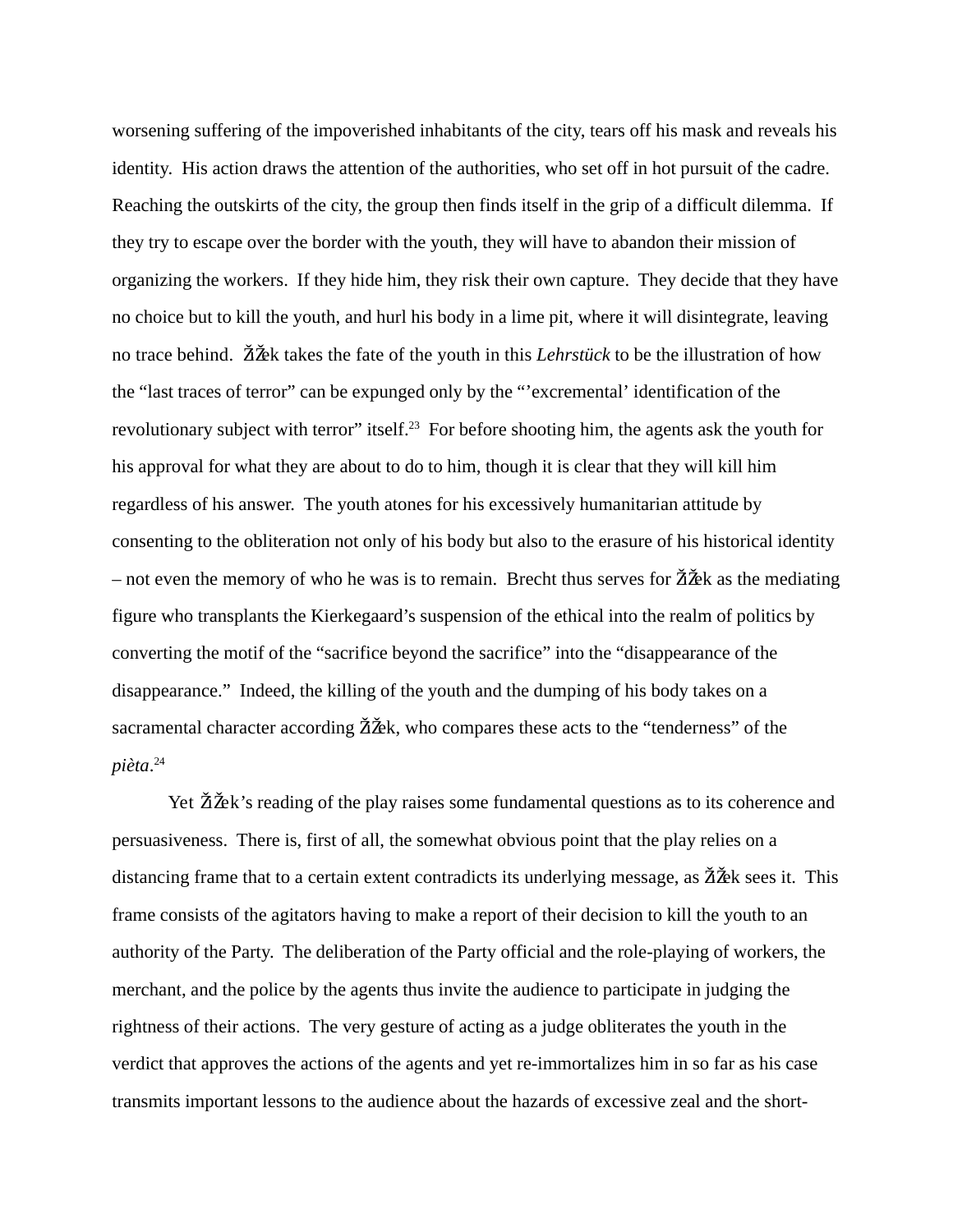sightedness of humanist compassion. Secondly,  $\tilde{\mathbf{Z}}$  and  $\tilde{\mathbf{Z}}$  ignores the point that the youth would have been spared by the agents if they had had the means to get him to safety without having to break off their work and depart from the city. One may assume then that reproof would have taken a milder course. Thirdly,  $\mathbb{Z} \times \mathbb{Z}$  discounts a more prosaic motive, albeit one not mentioned in the play, for making the youth's body disappear completely – the reasonable desire of the revolutionaries not to acquire a reputation for treachery. For if the authorities had come across his bullet-riddled body, would they not have taken advantage of this discovery to trumpet the cowardliness and duplicity of the communist movement, whose members would sooner murder a comrade and unceremoniously abandon his corpse than valiantly face the risk of death or capture by defending him? Given the group's predicament after the young comrade's self-exposure, their discovery of the lime pit at the edge of the city must surely stand as a fabulous stroke of luck, one which affords the cadre with the opportunity both to overcome the reckless mistakes of the youth and to bring to completion their mission of mobilizing the workers of Mukden. Brecht's play thus depends on two conditions for an ideologically "satisfactory" resolution: one, the guilt (or "errors") of the young comrade and two, the discovery of the lime pit. We may assume that the narrative would have difficulty reaching an ideologically satisfying resolution were the young comrade wholly innocent and unerring, i.e. had he been recognized as an agitator through no fault of his own but through some wholly chance event, or if the revolutionaries had not come across the lime pit. By taking account of these conditions we come upon a darker set of dilemmas suppressed by this particular learning play – if the youth had been exposed by chance and not as a consequence of his deliberate actions, would it still be correct to kill him? If there had been no place to dispose of his body, would it be better to spare the young comrade and risk the lives of all in a fight to the death?

But the thorniest aspect of  $\check{\mathbf{Z}}\check{\mathbf{Z}}\check{\mathbf{K}}$ 's reading of Brecht remains his insistence that this act of "political liquidation" ought to be regarded as a kind of *pièta*, on the basis that the "young comrade is killed by his companions with loving tenderness."25 The agents console the young comrade to help him attain the resolution to face his execution ("Rest your head on our arm.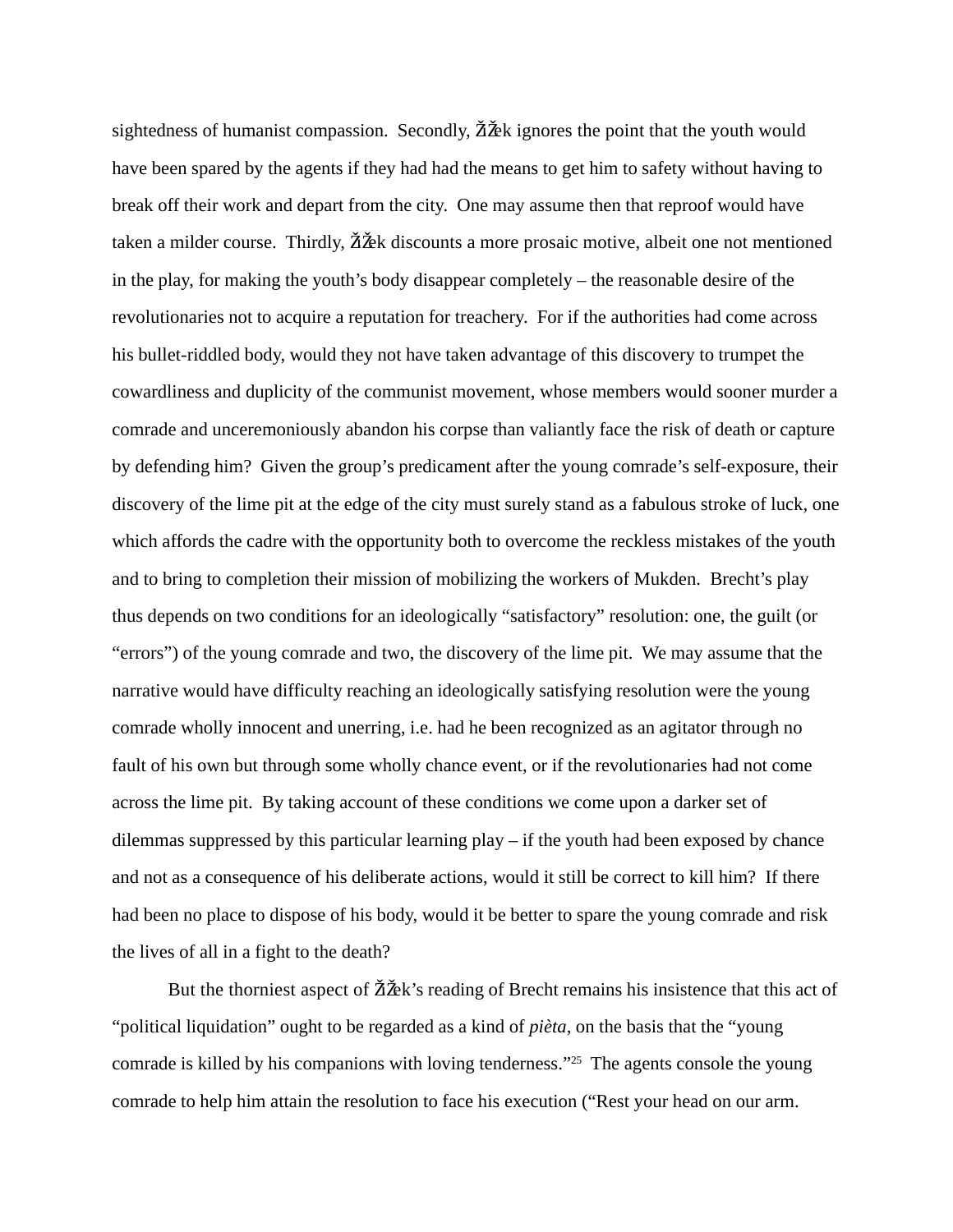Close your eyes"), and later praise the youth's courage and dedication to the party official.<sup>26</sup> However, ŽiŽek then goes on to assert, via a detour through Heiner Müller's play *Mauser*, that the underlying problematic of Brecht's work is the "horrible task of the revolutionary" to "accept and endorse his own 'second death,' to 'erase himself totally from the picture.'"<sup>27</sup> The revolution must feast on its children, and its most faithful prey are the ones who offer themselves up with the least amount of grumbling and protest. But  $\check{\mathbf{Z}}\check{\mathbf{Z}}\check{\mathbf{K}}$ 's conclusion is a hasty one. Firstly, it ignores the fact that the four agitators initially tried to save the youth's life, and decided to kill him and obliterate his body only when they saw no other alternative. Secondly, the claim that the young comrade has a "task" of embracing his "second death" brushes aside the disciplinary motive behind his eventual fate, as the youth has brought this fate on himself through his reckless outpourings of compassion that have threatened to doom the mission of organizing the workers and peasants.

It is at this point where  $\check{\mathbf{Z}}\check{\mathbf{Z}}\check{\mathbf{K}}$ 's attempt to draw a parallel with the Kierkegaardian trial breaks down – Abraham was called to sacrifice Isaac as a test of his faith, not as any kind of punishment for his transgressions. One need not be a Christian or a liberal to take affront at the very idea of a "political liquidation as *pièta*," regardless of whether it is presented through an argument as limp and slapdash as the one offered here by  $\check{\mathbf{Z}}\check{\mathbf{Z}}$ ek. Indeed, even a committed communist who fully endorses the use of violent methods in overthrowing the capitalist state might well be repulsed at the crude deviousness of trying to palm off a necessary killing as an act of sanctification. For it is possible, after all, to be a militant and still regard the act of killing in a political struggle at best as a solemn duty undertaken with reluctance, at worst as the outcome of giving full rein to an orgiastic desire for spilling blood, and thus never as in and of itself a praiseworthy deed. The very suggestion that an act of political liquidation can be carried out with love and tenderness must surely strike us as a piece of malignant foolery; that it comes from one of the most eminent theorists on the intellectual scene today is a testament to the immense distance of our literature and cultural studies departments from concrete political realities. It does not help matters that the enigma of an executioner's tears gets diluted in the salt water of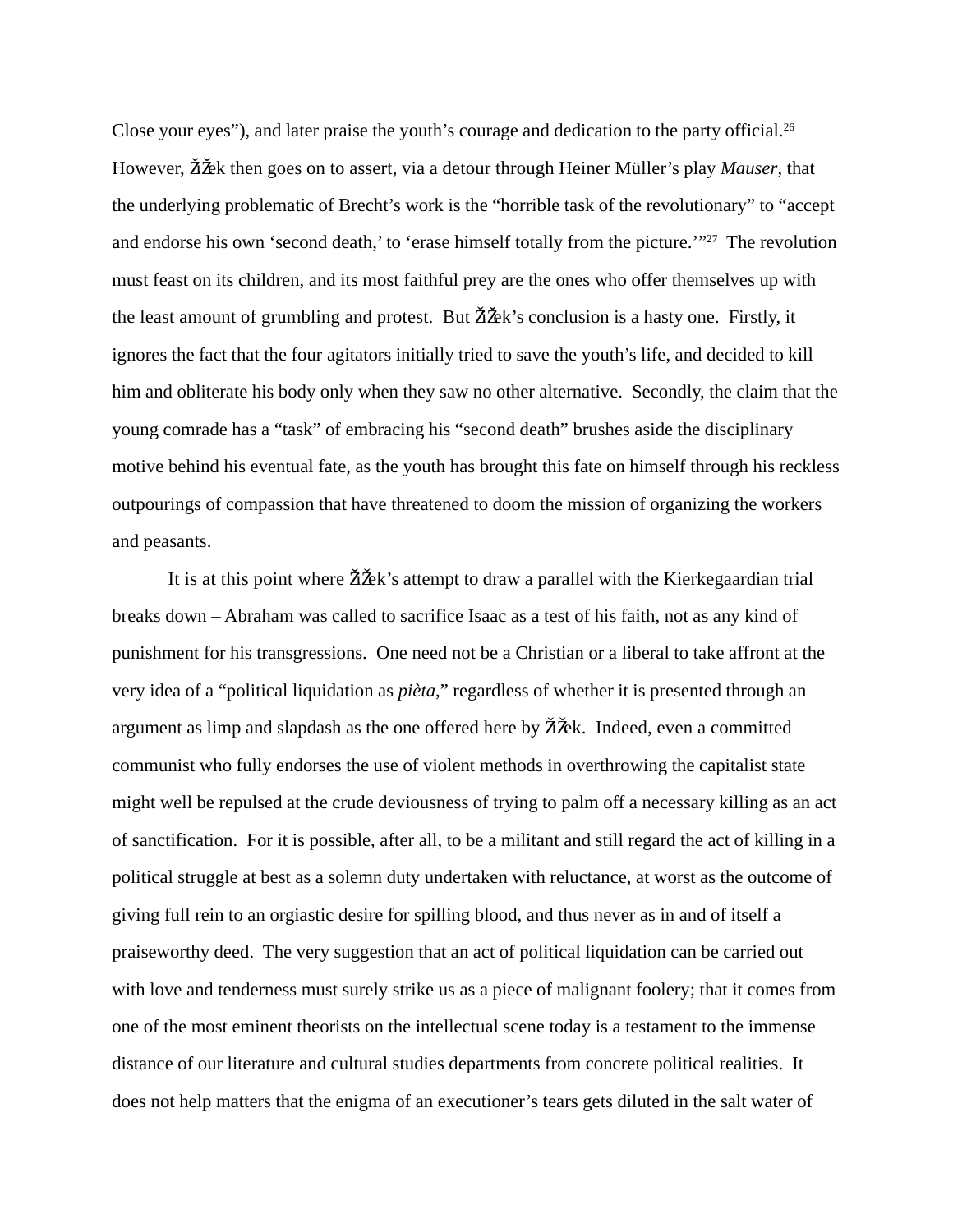categorical assertion rather than frozen in the ice of sustained argument. It is as though  $\tilde{Z}$ &k could not be bothered to unravel the basic implications of his invocation of Kierkegaard to ground the Leninist suspension of ethics, and instead decided to trust his reader to let pass the not insignificant detail that when God asked Abraham to break an egg, it was not so that he could make an omelet.

Why does  $\check{\mathbf{Z}}\check{\mathbf{Z}}$  go to the extreme of ascribing love to the act of political liquidation, when solemn duty would provide sufficient justification? Does the very excessiveness of this gesture arise from the anxiety that his theorizing of revolutionary subjectivity cannot escape the logic of his analyses of *jouissance*, the never-ending predicament of which is that we are unable to attain it while being also incapable of getting rid of it?<sup>28</sup> Why couldn't there be an "obscene" enjoyment" at work even in the revolutionary injunction to "sacrifice the sacrifice," given the ineradicable nature of *jouissance*? When  $\tilde{\mathbf{Z}}$  & draws attention to the "genuine tragic dimension" of the Stalinist show trials, discussing how from the Stalinist standpoint, suicide was "reduced to one of the 'most cunning' forms of the counter-revolutionary plot," he fails to note the resemblance between the victims of the Central Committee and the status of the slave in the Roman world, for whom suicide would amount to the crime of robbing the master of his property.<sup>29</sup> To theorize the suspension of the ethical without God is to lay claim to the void of a false autonomy that by default delivers the subject into the hands of institutional authority, which will invariably be stained with the outbursts of *jouissance*, in the absence of the divine command.  $\Delta \geq$   $\Delta \geq$  k, to his credit, does point to the way out of the vicious circle of enjoyment by looking to the distinctly Christian manner of "unplugging" from the social and political hierarchies, which, far from releasing pent-up libidinal energies in the short-lived upheaval of the carnival, sets out to build an egalitarian community based upon agapistic love.

But what then is the status of the trial of Abraham in the building up of this alternative order that in  $\check{\mathbf{Z}}\check{\mathbf{Z}}\check{\mathbf{k}}$ 's own words, "suspends not so much the explicit laws but, rather, their implicit spectral obscene supplement"?<sup>30</sup> In *Fear and Trembling*, Kierkegaard emphasizes the manner in which the horrible command separates Abraham from his family, his tribe, and from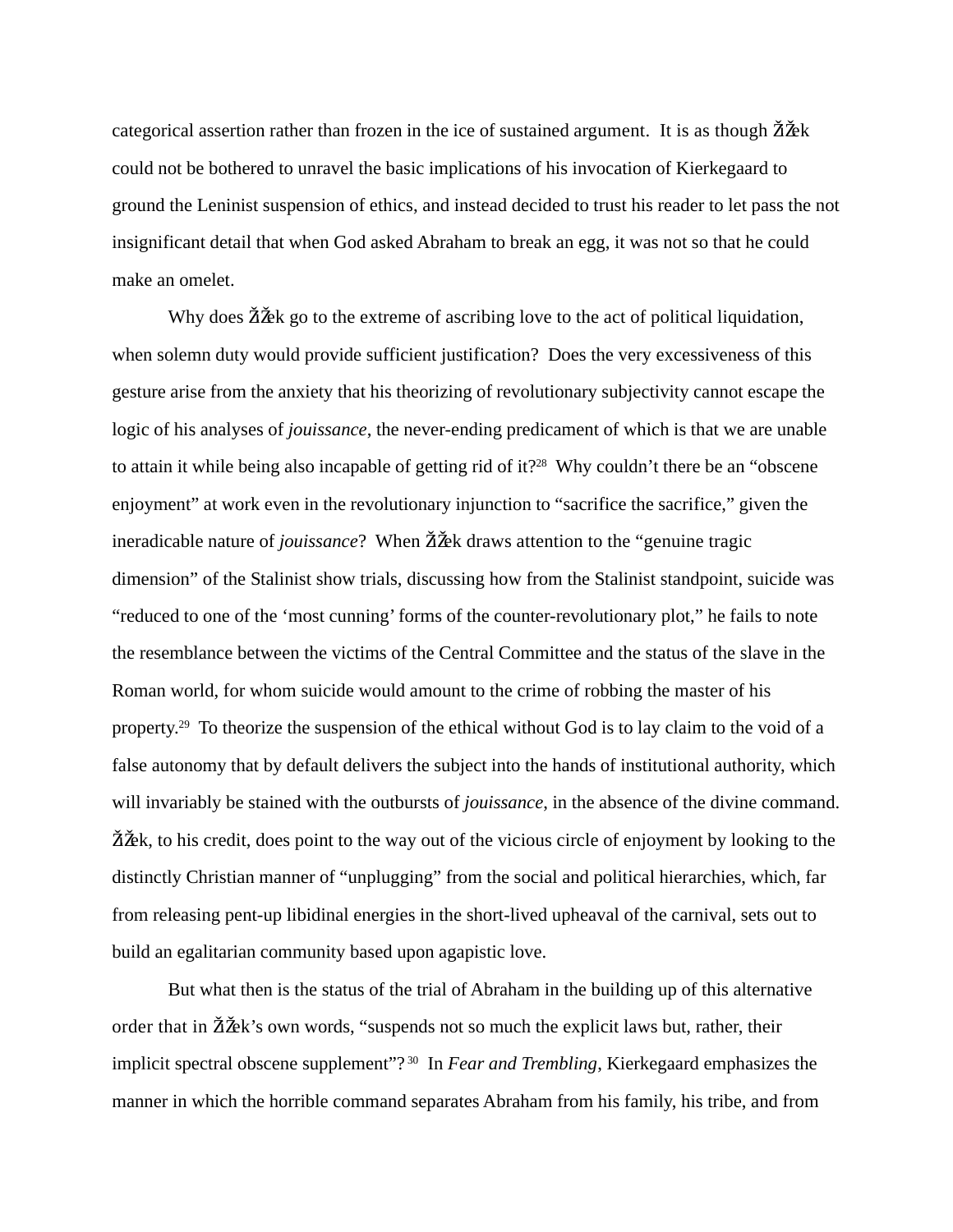the realm of ethics itself, the universal as such. Faith, according to Kierkegaard, is the "paradox" whereby the "single individual is higher than the universal" and "determines his relation to the universal by his relation to the absolute," rather than subordinating the absolute to the universal or merging the one with the other.<sup>31</sup> Abraham is made silent throughout his ordeal; unlike the Greek Agamemnon, the Israelite Jephthah, or the Roman Brutus, he has no way in which express the universal that would not only accord his predicament an intelligible place in the collective scale of values but also confer honor and dignity upon it. Faith thus pertains to the singular relationship of the individual to God, which means that "one knight of faith cannot help the other at all."32 Faith places the believer in a state of constant tension with respect to ethics and to the social body. It accordingly plays havoc with the relations between and among human beings, corresponding as it does to a purely subjective level of experience that defies representation in any collective sense. Thus, it is difficult to say with any kind of exactitude what sort of political order would emerge out of an aggregate of the Kierkegaardian knights of faith, each of whom "never hears another human voice" in the "loneliness of the universe" and "walks alone with his dreadful responsibility," on the slight chance that so many of them would happen to be thrown together in a group.<sup>33</sup> Kierkegaard gives us little help on this score and displays instead what appears to be a troubling indifference to politics and issues of social justice. Kierkegaard only specifies that the exalted, "distant and aristocratic" demeanor which is the hallmark of romantics and stoics is foreign to the knight of faith; indeed, the latter appears sooner as a vigorous and self-assured "bourgeois philistine," taking pleasure in his walks and favorite meals, going to church, working on the details of his ordinary job with an ingenuous enthusiasm, etc.<sup>34</sup> But the figure of the "bourgeois philistine" as the mask of the knight of faith is intended less as an endorsement of mercantile capitalism than as the disclosure of what  $\tilde{\mathbf{Z}}\tilde{\mathbf{Z}}$ k, through Chesterton, discerns as the perverse secret of Christianity – that it allows the believer to live out the "pagan dream of pleasurable life without paying the price of melancholic sadness for it."35 For as Kierkegaard puts it, death in the pagan cosmos was an infinitely harsher event than in the Christian world, for what could be bitterer than the dying recognition that one *had been* happy? 36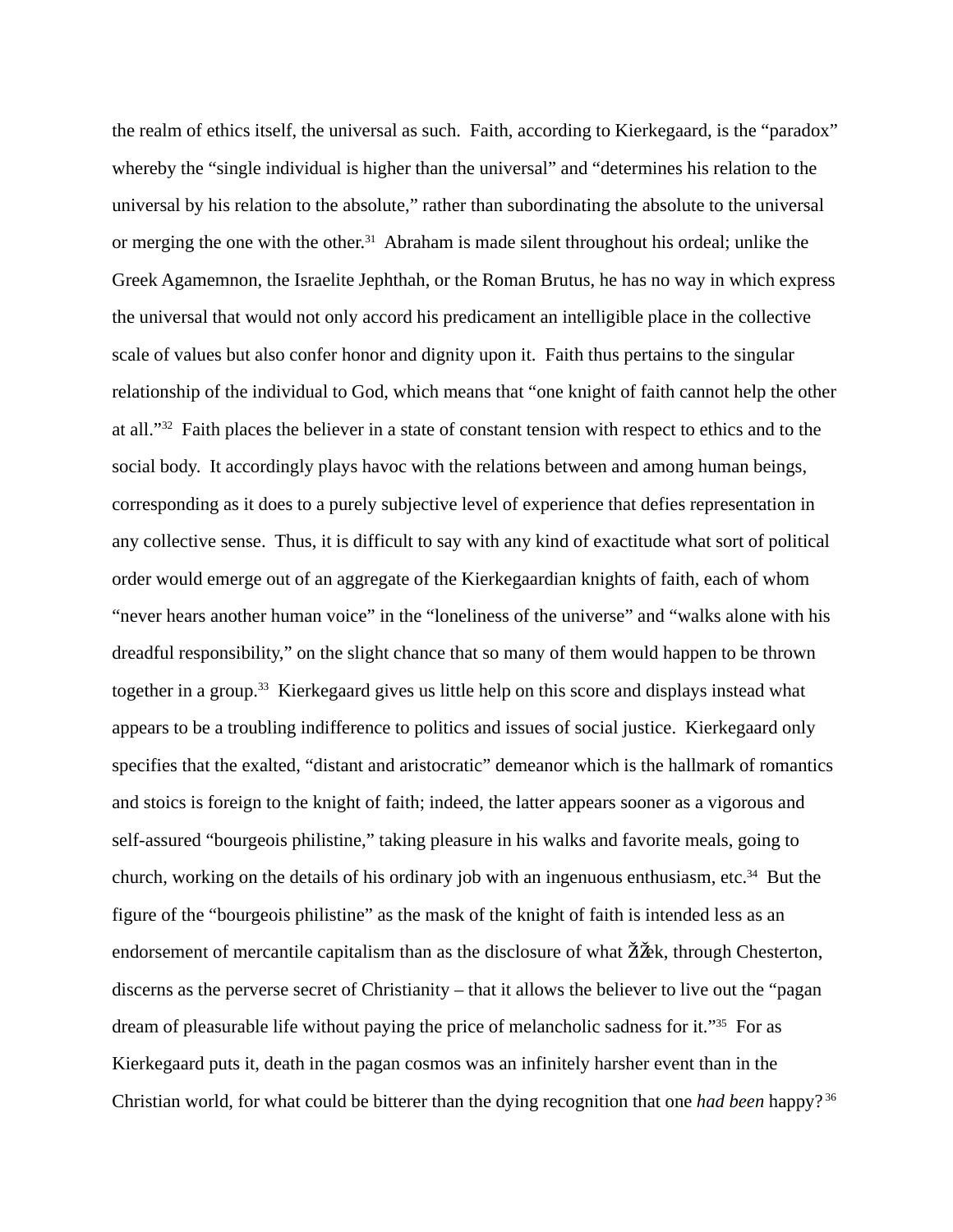The knight of faith, by contrast, is not given over to the oblivious pursuit of pleasure, rather, the impression of cheerful insouciance he gives is the effect of a supremely graceful and focused operation of the soul:

With the freedom from care of a reckless good-for-nothing, he lets things take care of themselves, and yet every moment of his life he buys the opportune time at the highest price, for he does not do even the slightest thing except by virtue of the absurd. And yet, yet – yes, I could be infuriated over it if for no other reason than envy – and yet this man has made and at every moment is making the movement of infinity. He drains the deep sadness of life in infinite resignation, he knows the blessedness of infinity, he has felt the pain of renouncing everything, the most precious thing in the world, and yet the finite tastes just as good to him as to one who never knew anything higher, because his remaining in finitude would have no trace of a timorous, anxious routine, and yet he has this security that makes him delight in it as if finitude were the surest thing of all… He is continually making the movement of infinity, but he does it with such precision and assurance that he continually gets finitude out of it, and *no one ever suspects anything else* (italics mine).37

The knight of faith is someone who recognizes the ephemeral nature of the world, but this confrontation does not lead him to undertake the extinction of the self and its desires. The movement of detachment and renunciation in this case is followed by a movement of return, with redoubled intensity and commitment, to the very earthly things dismissed by the Buddhist doctrine of nirvana as illusion. And yet what are political implications, if not quite the specific politics, of a human type who has marched through the "dark night of the soul" and emerged from it with a lightened and carefree gait? To what extent does the reputed failure of Kierkegaard, in the example of his own life, to infuse a gloomy and tortured Christian faith with the affirming serenity of Greek antiquity, cast a shadow over the effusive praise of Johannes de Silentio, his authorial persona of the man who lacks faith, for the man who has faith? Is the Kierkegaardian account of faith, like Zen techniques of meditation, ultimately an "ethically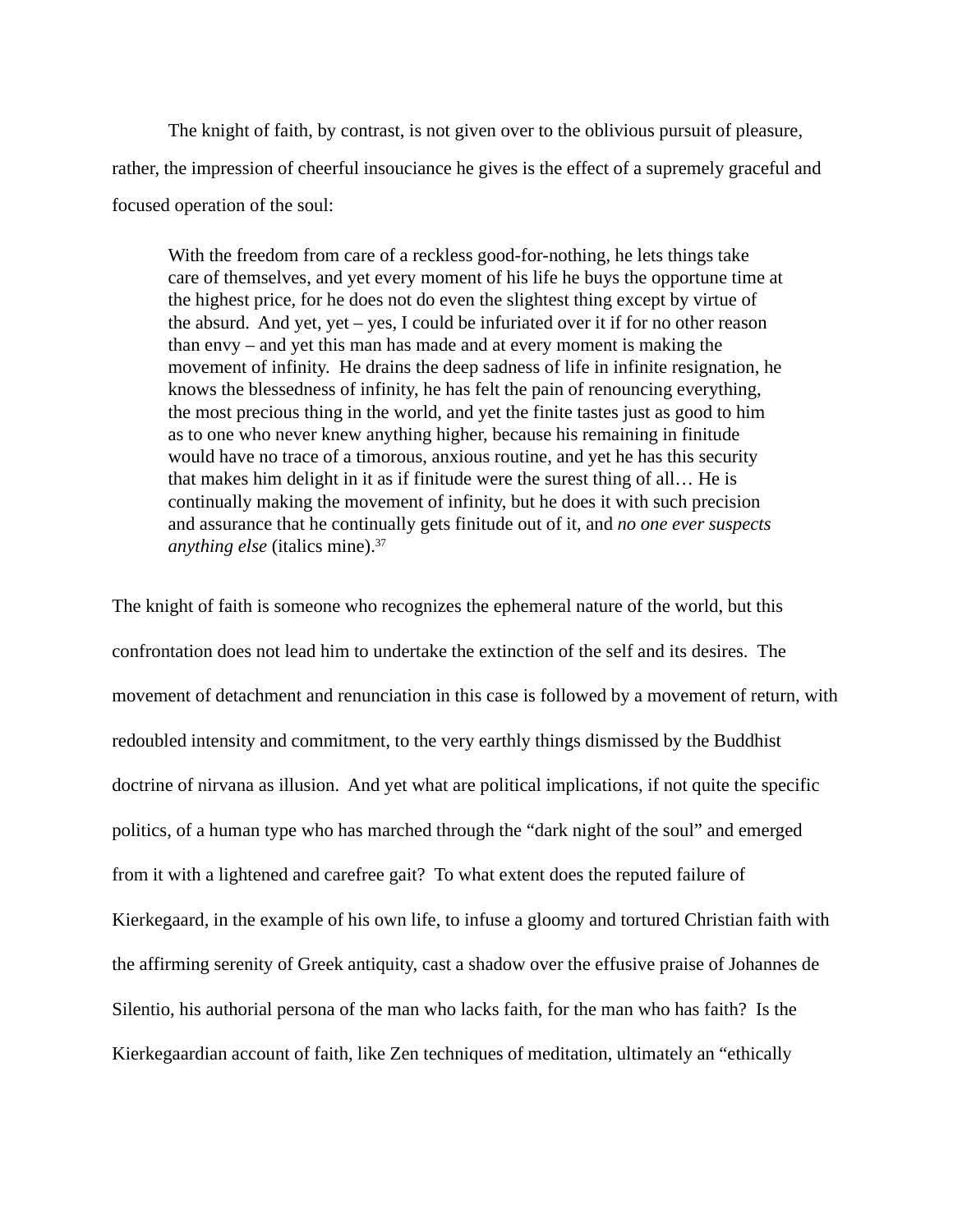neutral instrument which can be put to different political uses, from the most peaceful to the most destructive?"38

Partly because Kierkegaard's primary concern was to provoke his readers into the awareness of the daunting task of living as Christian in a society that declares itself to be Christian, one must look beyond the scope of Kierkegaard's writings to address the properly political consequences of his idea of faith. Having noted earlier the apolitical character of  $\Delta \geq$   $\Delta$   $\geq$   $\Delta$   $\geq$   $\Delta$   $\geq$   $\Delta$   $\geq$   $\Delta$   $\geq$   $\Delta$   $\geq$   $\Delta$   $\geq$   $\Delta$   $\geq$   $\Delta$   $\geq$   $\Delta$   $\geq$   $\Delta$   $\geq$   $\Delta$   $\geq$   $\Delta$   $\geq$   $\Delta$   $\geq$   $\Delta$   $\geq$   $\Delta$   $\geq$   $\Delta$   $\geq$   $\Delta$   $\geq$   $\Delta$   $\geq$   $\Delta$ "graphic novel" which not only thematizes this gesture in terms of revolutionary politics but also develops it in relation to another major problematic in ŽiŽek's writing, the *Musselman* (the concentration camp inmate who had totally lost the will to live) as the figure of pure survivalist desire that increasingly holds sway in the world of global capital. Alan Moore's *V for Vendetta* is set in a Britain that has barely managed to escape annihilation in a nuclear war which has destroyed much of the rest of the world. The country, however, was not spared the environmental catastrophe in its wake, suffering radioactive floods, the destruction of crops, lethal epidemics, and famine. The government collapses, leaving rival gangs to fight it out for dominance. Finally, the fascist groups unite and join forces with the remaining corporations, and restore order by imposing a dictatorship. Upon taking power, they begin immediately deporting immigrants of African and Asian descent, Jews, gays and lesbians, and those suspected of leftist sympathies to concentration camps, where they liquidated after being forced to undergo medical experiments. The hero of the narrative is the nameless, faceless "V," who conceals his face behind a grotesquely smiling doll's mask. In his first public act of resistance, V, who had been the subject of torture and experimentation as an inmate of one of the camps and had somehow managed to escape, carries out bomb attacks that destroy Big Ben and the Houses of Parliament.

V's mission to bring about anarchy to the order built on racial purity and gas chambers takes the form of a campaign of violence and subversion against the security apparatus of the fascist regime, targeting its leaders and officials running the extermination camps for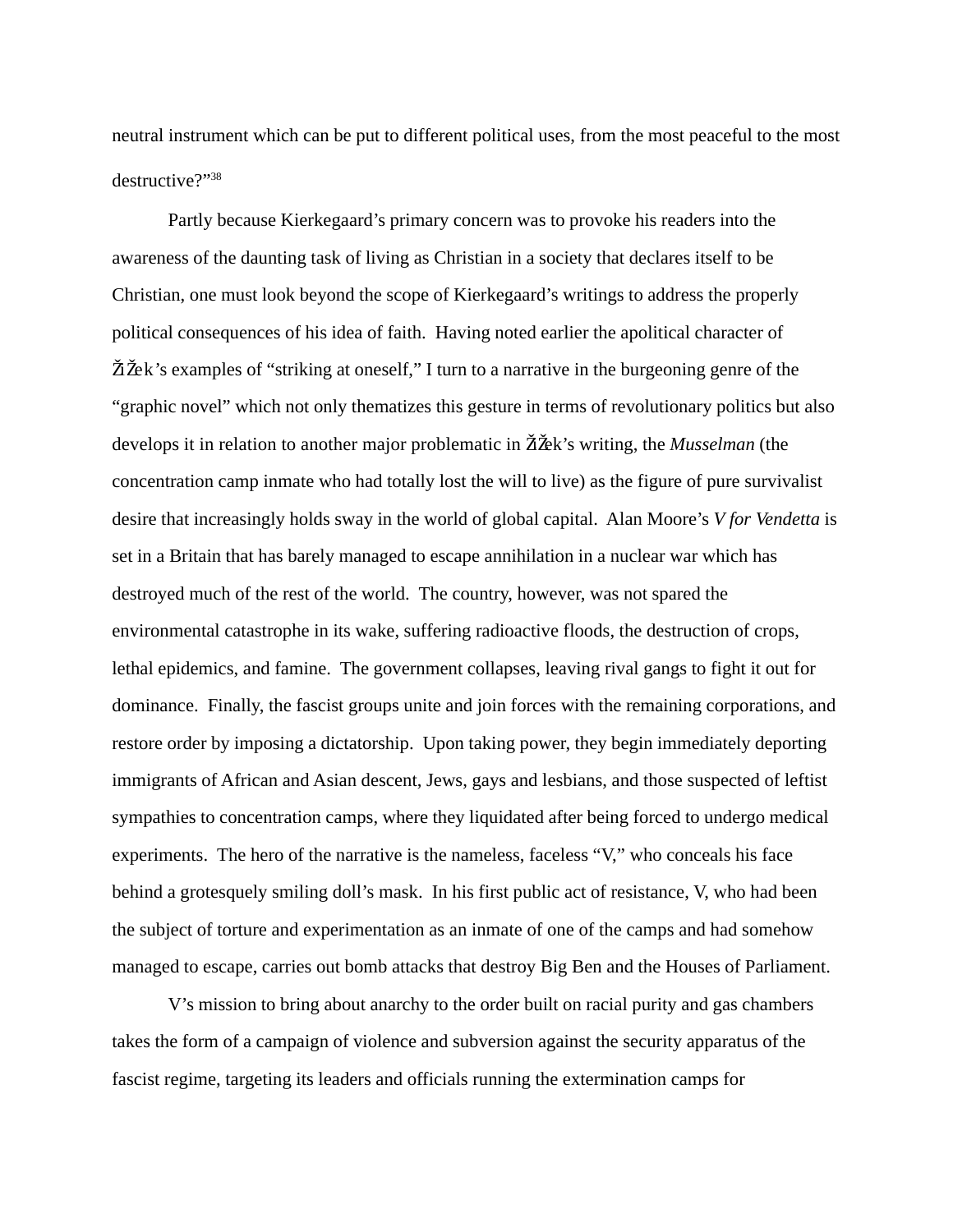assassination and taking over the airwaves to ridicule the government's pretensions to legitimacy and taunt the population for keeping it in power. But the story reveals almost nothing about V's personal history; he is a kind of walking embodiment of the "empty signifier" of universality, as it is never revealed whether he is black, brown, or white, homosexual or heterosexual, or Jewish or Muslim or atheist. The only exception is a brief, elliptical account of what inspired him to become an avenger of those murdered by the fascist order. While a prisoner, he had found a letter written on toilet paper that was placed in a hole between his room and the next cell. The letter gives an account of the life of a woman prisoner in the adjacent room, an actress named Valerie. She recounts her childhood, her break with her parents over her relationship with another girl, her successes on the stage and in film, and then the war and the coming of the police state, the arrest of her lover and then of her, the suicide of her lover out of guilt for signing a confession betraying her, and then the medical experiment that has left her near death. She writes of how her body will soon give out, how everything that she knew and loved has been destroyed, and how her flesh will soon be reduced to a lump of ashes. But she notes that there is one part of her, that "last inch" of oneself, her integrity, which remains in her power. It may be sold for "very little," and yet it is that small but crucial part of ourselves which enables one to resist to the end the agonies and torments of body and spirit so gratuitously inflicted by one's captors. What constitutes resistance under these bleak and utterly hopeless circumstances? Aside from spectacular actions like the escaped V's bombings and assassinations or  $\mathbf{Z} \times \mathbf{Z}$  is favored example of the Jewish ballerina who managed to steal a machine gun and shoot down an SS officer before being killed herself, resistance encompasses as well the inner attitude that forms the basis for such acts. Even under conditions of physical helplessness and wrenching coercion, one still has the freedom to maintain fidelity to one's principles, refusing to sign a confession or statement accusing another of sedition, and thereby frustrating, however briefly, the regime's ongoing conquest over its enemies in the form of another broken victim. But what is startling about Valerie's letter is the revelation that in the infernal depths of her cell she is able to experience an outpouring of love that is nothing short of miraculous: "I don't know who you are,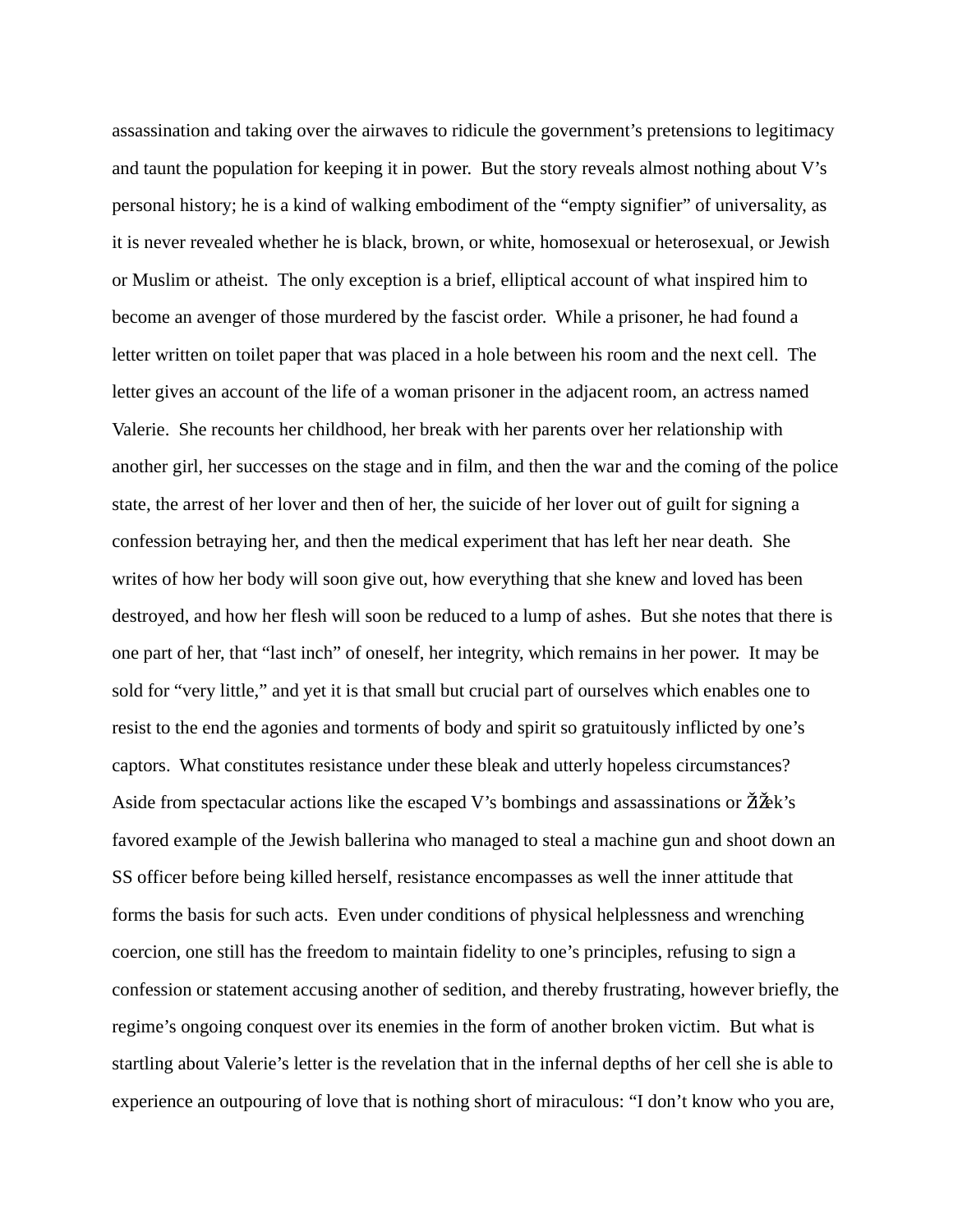or whether you're a man or woman. I may never see you. I will never hug you or cry with you or get drunk with you. But I love you. I hope that you escape this place…"39

Is this not an extraordinary example of what Alain Badiou calls "immortality," the subject's defiance of the status of "victim" and repudiation of the identity of a mere "being-fordeath"?40 Is not this sublime capacity for love – and the act of offering love and consolation even to an anonymous other – in circumstances of unbearable pain and ubiquitous death the ultimate form of freedom, or is, in fact, when we are forced to confront the quivering animal beneath our everyday pretensions to moral dignity, the *only* freedom? The letter transforms V, as he realizes that all he has to lose is his fear, his anxiousness, and his self-pity. It is a recognition that is initially terrifying and ultimately joyful, an ecstatic experience of freedom shared by his protégé Evey, who, though emaciated and tortured, calmly chooses execution over signing the confession prepared by her jailers, and even by Eric Finch, the tenacious detective on the trail of V, who, out of desperation, decides to undergo the ordeals of a death camp inmate to figure out how to "think the way [V] thinks."41 Such joy, which transports one beyond the reach of circumstance, can only be found beyond the pleasure principle; ordinary happiness necessarily stands in the way of ever achieving it ("happiness," as V puts it, is the "most insidious prison of all"<sup>42</sup>). This is where the liberal and historicist critics of  $\lambda \times \lambda$  go pitiably astray when they chide him for demanding too much of his Western academic audience, burdened as we by a "pious force-phobia, our inability to imagine life without TIAA-CREF, our fastidious reluctance to make a *passage à l'acte*."43 For what Geoffrey Galt Harpham misses in questioning both the moral justness of the "ethics of total sacrifice" and its very viability in a liberal society is the fact that nothing short of a stance of uncompromising commitment can shatter the logic of pure survivalist desire – the desire to live only for the sake of living – by means of which the global capitalist order perpetuates itself. It is through such desire writ large that the fascism in Moore's narrative achieves and maintains its hold on power, and it must be said that the nearest avenue of tyranny to our present-day political reality is the overriding compulsion to preserve one's life and expand one's enjoyments at the expense of the lives of others. To dismiss the stance of unconditional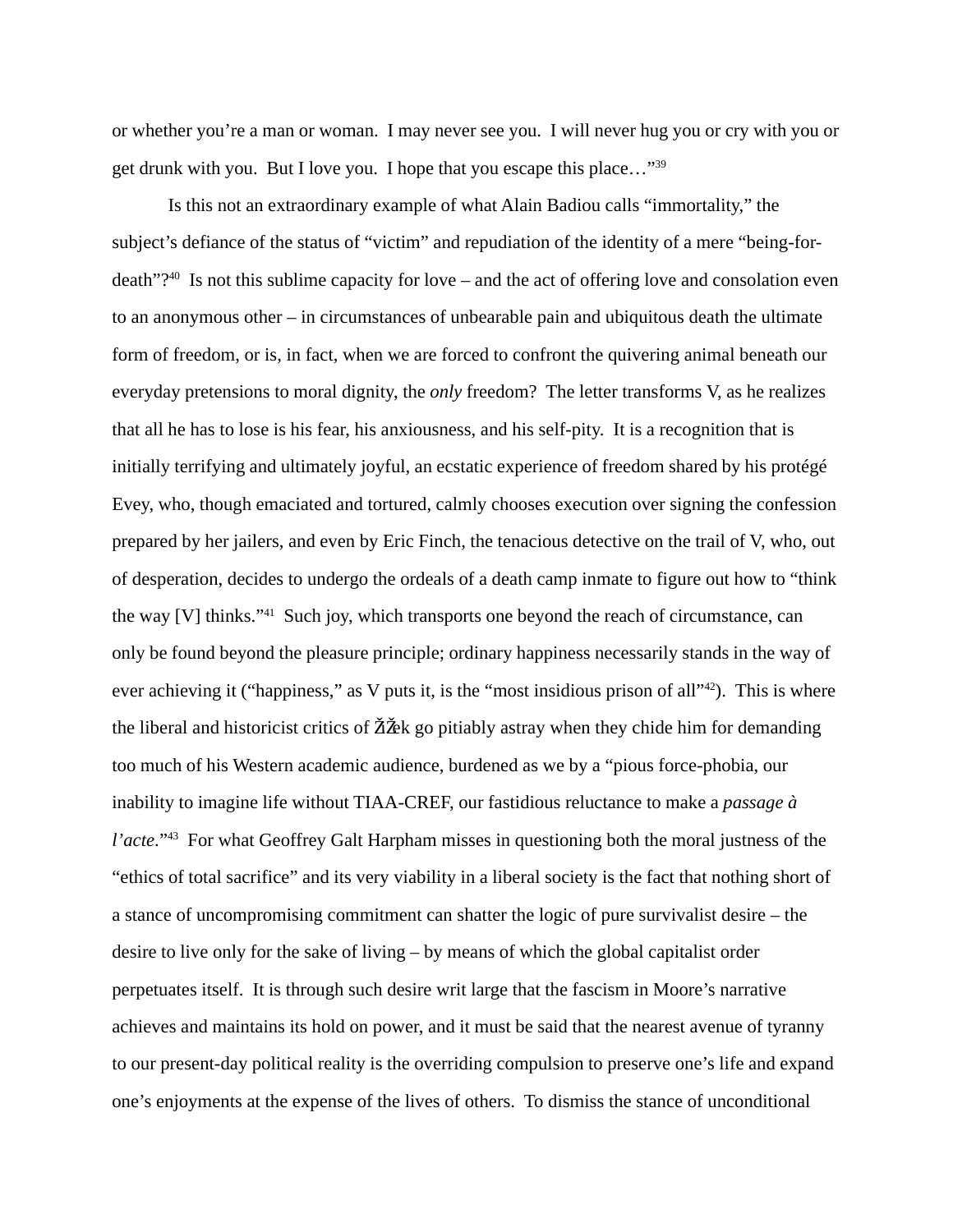commitment as too strenuous and unfeasible is to counsel irresolution, which consists, by default, of endorsing the existing order and keeping one's fingers crossed that one will somehow be lucky enough to avoid ever having to find out whether one is indeed capable of sublime love. Such a liberal disavowal of these underlying spiritual realities exposes the ties binding the pleasure principle to conservative politics, and thus sheds light on the clandestine posture of assent assumed by liberals towards the tough-minded policies of conservatives, who, as  $\check{\mathbf{Z}}$ points out, are "fully justified in legitimizing their opposition to radical knowledge in terms of happiness: ultimately, knowledge makes us unhappy."<sup>44</sup>

 $\Delta \zeta$  is reliance on the Kierkegaardian suspension of ethics in theorizing the revolutionary subject might be best accounted for by the fact that the unconditional commitment exemplified by the knight of faith is the only weapon left in the arsenal of communist politics. It is, to be sure, a far sturdier instrument than the goads of historical necessity, which fetters human agency to the criterion of success, essentially depriving it of its moral character. It also rejects and counteracts the debased understanding of gratification and the tyranny of the appetites that provide for the subhuman utopia of the Last Men. But it is not a weapon that is oriented towards ends that are exclusively political, and it fits more easily in the hands of the dissidents against state socialism like Lech Walesa than it does those of his jailers and the bureaucrats who keep the machinery of governmental authority rolling. For the Christian, "to the welfare of the soul, or in other words to God, a total, absolute, and unconditional loyalty is owed," whereas the "welfare of the State is a cause to which only a limited and conditional loyalty is owed."45 To pledge to the state anything higher than this is to make oneself guilty of idolatry. Thus, in terms of politics, unconditional commitment lends itself more to dismantling tyranny in the full sense of the word, with regard to both oppressive authority and enslavement to the appetites, than to administering the post-revolutionary state. Such considerations do not escape  $\check{\gamma}$  & k, whose reticence with regard to the post-revolutionary state betrays unease over the fact that this socio-political order will necessarily occupy a lower moral plane than those whom it persecutes. For why else would ŽiŽek advocate unquestioning obedience to the "authentic Leader" as "literally the One who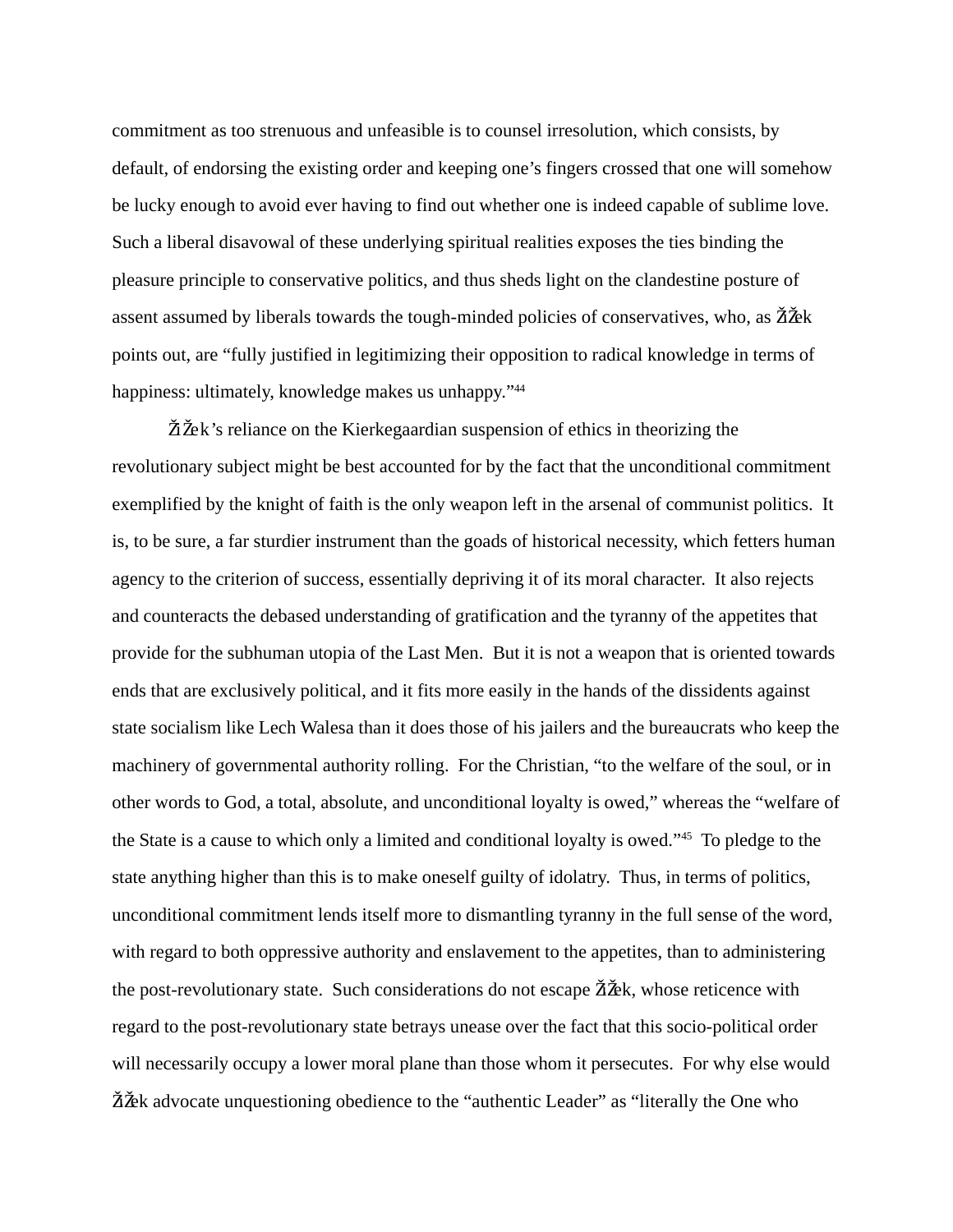enables me actually to choose myself – subordination to him is the highest act of freedom"?<sup>46</sup> Such an exhortation covers over the fact that there is an essential component of the revolutionary process about which  $\tilde{\mathbf{Z}}$   $\tilde{\mathbf{Z}}$  chooses to say disappointingly little, an element which can be said to lurk in the shadows of his theorizing, and fills the subterranean gap between the pure, committed souls who overthrow the existing political order and the "authentic" leader whose compromises and intrigues establish the new regime.

As noted earlier,  $\Delta \times \mathbb{Z}$  calls upon his readers to identify with "excrement," which is to say, to embrace the role of the "vanishing mediator," whose disappearance would mark the passage from the late capitalist to a new communist order. Yet one is led to wonder whether ŽiŽek intends for *all* of his readers to identify with the revolution's "excrement." If some of the revolutionaries are to accept the role of "vanishing mediator," who will carry out the operations by which they disappear? Is there, alongside his call for their unconditional engagement, a more subtle address to those agents who would oversee the process of "vanishing mediation," that is to say, step into the role of executioner to prune away the excessively zealous and ensure thereby the survival of the new order? Any successful revolution, as  $\check{\mathbf{Z}}\check{\mathbf{Z}}\hat{\mathbf{K}}$  is well aware, requires a mixture of pragmatic "compromises" and "harsh measures." The problem is that such a "mixture" is not to be found within the individual revolutionaries themselves; it is, rather, *produced* as the outcome of violent disputes between partisans of differing positions. For revolution is to be achieved not by the passion for justice or by harsh and brutal measures alone, but rather by both in their proper measure. Achieving this proper measure means that  $\mathbf{\tilde{Z}}\mathbf{\tilde{\&}}k$ 's call to revolutionary action must make room not only for lambs, the sincere and committed militants who are to be slaughtered from two directions, but also for wolves, whose work, unlike that of the lambs, one assumes can never be finished. Indeed, the latter are the necessary consequence of a rhetoric that seeks to convince its hearers not only to embrace martyrdom but also to prepare for the likelihood of being condemned and denounced by the very Party for the sake of which they have risked their lives. Unless of course, their cunning, wiles, prudence, or good fortune enable them to ingratiate themselves into the favored circle of those charged with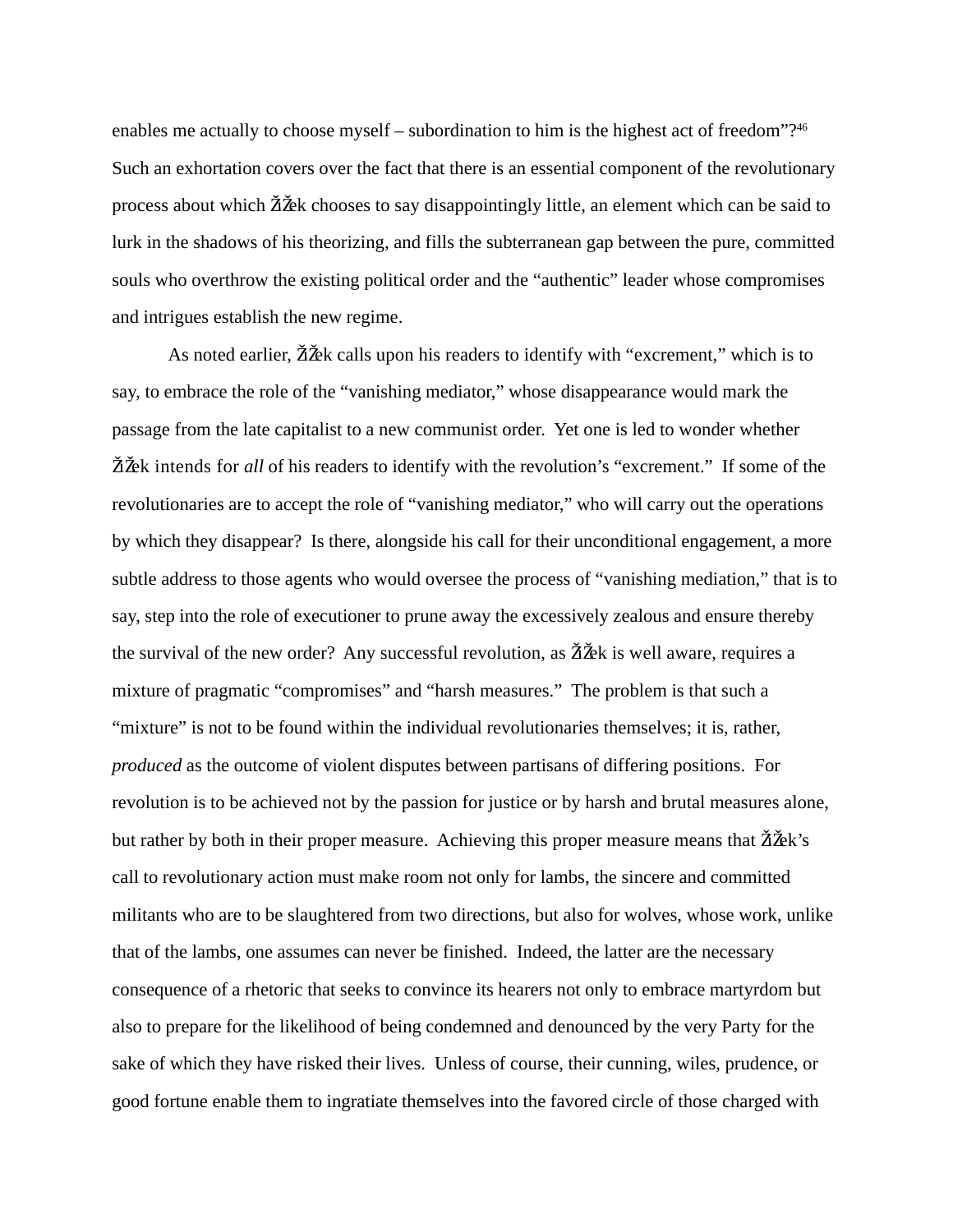purging the Party and institutionalizing its rule.  $\check{\mathbf{Z}}\check{\mathbf{Z}}\check{\mathbf{K}}$ 's appeal to Malebranche's idea of "objective Grace" as the principle that determines whether one will be spared or liquidated in the show trials of the post-revolutionary regime amounts to an instruction to the militant to disarm and render herself defenseless before the proper authorities once the Party has assumed power.<sup>47</sup> The idea of grace apart from divine mercy is no different from Machiavelli's concept of *fortuna*. But on this score, it is Machiavelli who, in exhorting his reader to achieve mastery over chance, emerges as the more genuinely altruistic.<sup>48</sup>

To reduce, as  $\Delta \zeta$  does, politico-religious conviction to a mere instrument with a date of expiry and refuse to confront the continued life of the will-to-power in post-revolutionary society is to elevate the authority of an imperfect, ambitious, and often unscrupulous group of individuals to the idolatrous scale of despotism. Indeed, from a Christian standpoint, one ought never to cease being a realist in the realm of politics, least of all when one's sense of reality calls upon one to engage in revolution. We find such an understanding in the work of Simone Weil, whose meditations on the relations between Christianity and revolution are more rigorously complete than those of  $\tilde{\mathbf{Z}}$  and whose own conception of "unconditional commitment" refuses any compromise with tyranny. Whereas  $\tilde{\mathbf{Z}}$  and  $\tilde{\mathbf{Z}}$  summons the unflagging dedication of the militant subject only to subordinate it to the interests of the state, Weil rejects the view that a state can be treated as a subject with a spiritual life. Collectivities by nature cannot participate in the sufferings and joys of the saint, though, if by some miracle, were a nation to imitate Christ's passion, it would "disappear" as a nation, "but this disappearance would be worth infinitely more than the most glorious survival."49 Realism is necessary because generally speaking, only a few will be both willing and able to embrace the arduous demands of the saintly life. For Weil, social life is both "necessary" and "evil."<sup>50</sup> Even the best type of government will fall short of "the wish to see others suffer exactly what we are suffering" as a "factor making for social stability."<sup>51</sup> For society is beset by irreducible antagonisms, which cannot be "appeased" by the "understanding or goodwill" of the citizens but can only be "smothered by coercion."52 The powerful, blinded by the belief in their importance, are cut off from the "recognition of human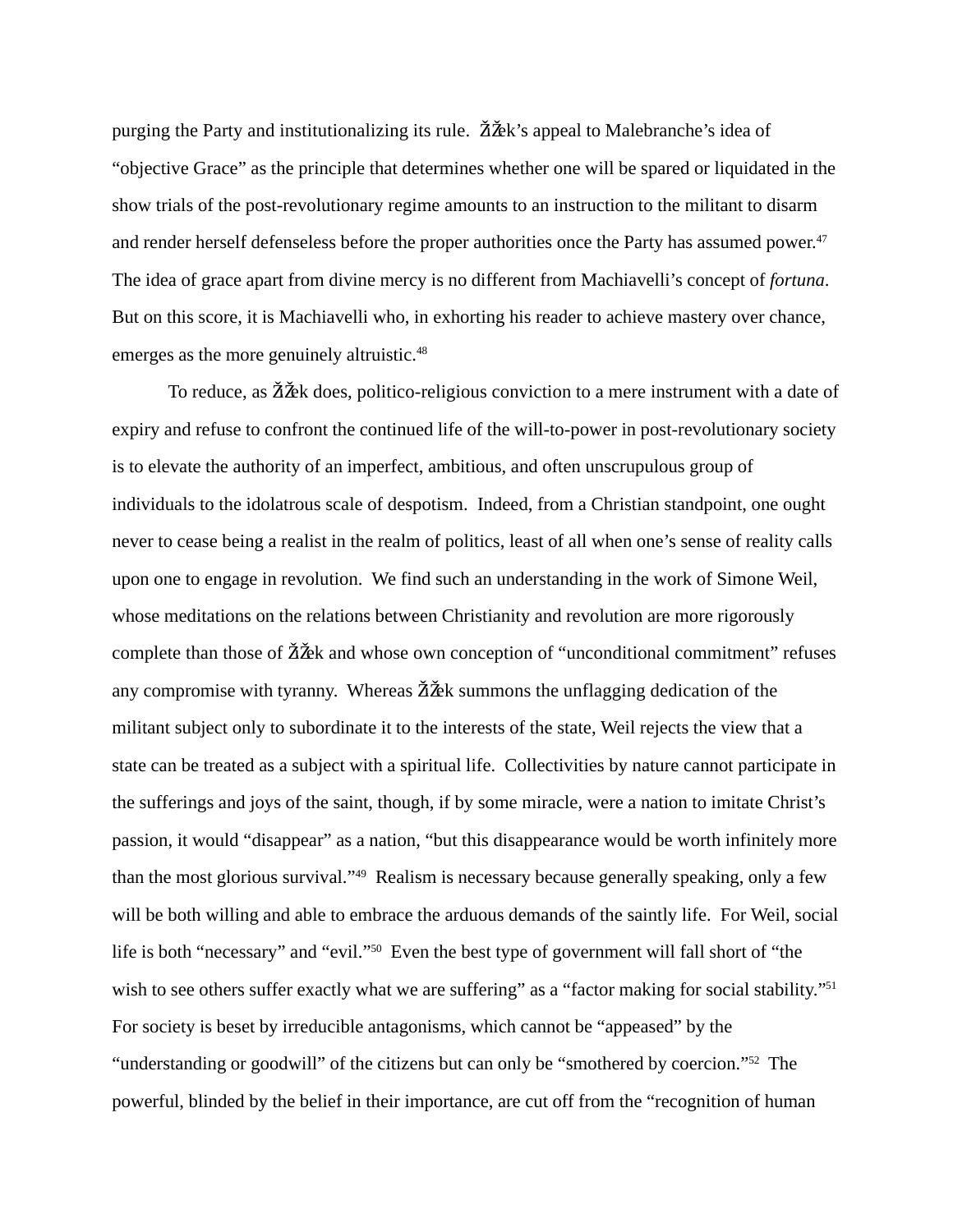wretchedness" that alone prepares for the experience of divine love.<sup>53</sup> The powerless, on the other hand, are also impeded from the same recognition by their own belief in the importance of the powerful, and thus are held captive to their immorality. The oppressed prefer to see themselves as future conquerors than as present sufferers: "We are surprised that affliction does not have an ennobling effect. This is because when we think of the afflicted person it is the affliction we have in mind. Whereas he himself does not think of his affliction: he has his soul filled with no matter what paltry comfort he may have set his heart on."54

The stanch Leftist will no doubt protest the inevitable drift of these assertions pertaining to the limitations of human nature towards a timid, reformist politics of choosing the "lesser evil" and of avoiding harm rather than striving after the good. But there is nothing about bringing a "cold lucidity" prized by Weil's politics of saintliness as well as by Machiavelli's science of power – to bear on the facts of political life that rules out revolutionary action as an option. Indeed, I propose that it provides a far better measure for determining the necessity of revolutionary engagement than the hysteria of acting-out or the inducement of utopia. Furthermore, Weil's spirituality takes on sharper political contours when she assails the Christian longing for the afterlife: "Those who wish for their salvation do not truly believe in the reality of joy within God."55 Indeed, she points the way to a distinctly Pauline expression of the political suspension of the ethical in the demand that one love God and others more than one's own salvation.<sup>56</sup> Thus, as J. G. Davies puts it, the proper Christian attitude towards revolutionary struggle ought to be based on the principle that the "force of armed conflict is not the only nor the greatest evil in the world."57 *Ut bellum matrimonium*. Hence the central importance accorded to the two contemporary faces of catastrophe by  $\tilde{\mathbf{Z}}\tilde{\mathbf{Z}}\tilde{\mathbf{K}}$  – as situation (the everyday misery of the shantytowns and recurrent massacres in the so-called developing world) and as event (the shock with which the First World responds to disaster).<sup>58</sup> For it is ultimately the specter of catastrophe that offers the best chance to reignite the fervor of the multitude through the act of weighing the evils of disorder against the worse evils of tyranny, since the total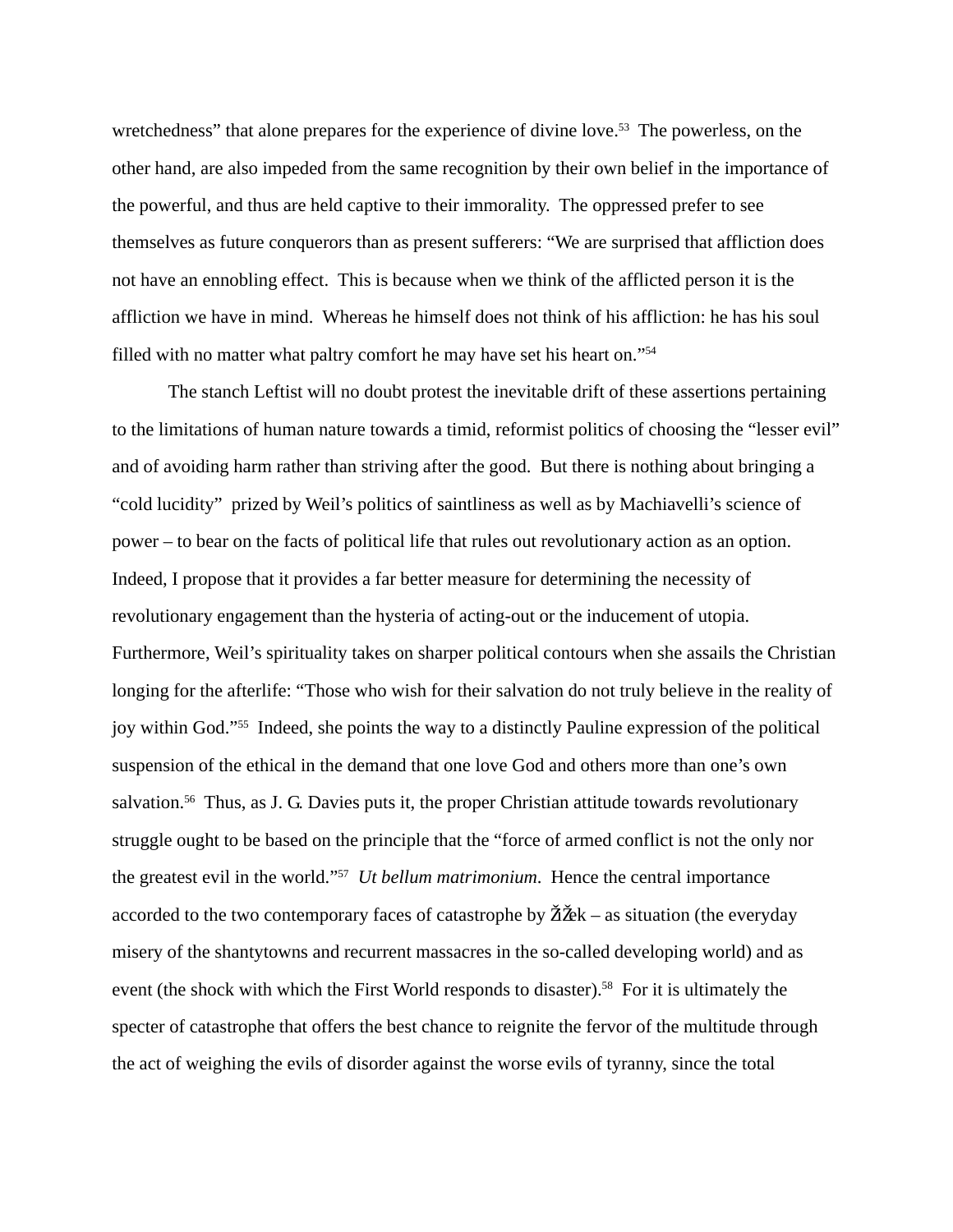domination of corporations threatens to bring about not only economic and environmental upheavals but also the unprecedented degradation of the very possibilities for the moral life.

The principle that every system striving after totality generates the seeds of its own undoing accounts at least in part for the surge of interest in the early Christian church among the leftist critics of global capitalism. But what is missing from the invocation of Saint Francis, Saint Augustine, and the primitive Roman church in the closing pages of Hardt and Negri's *Empire* and  $\Delta \times$ 's theorization of "vanishing mediation" is the fact that the early Church did not deliberately set out to achieve political dominance over the Roman world. As Georges Sorel notes in *Reflections on Violence*, the primitive Christians understood the stakes of their struggle against the Roman Empire first in cosmological, and not political, terms: "The Christian life of that time was dominated by the necessity of membership in a holy army which was constantly exposed to the ambuscades set by the accomplices of Satan." Final victory would come with the return of Christ and the deliverance of the Church from the "reign of evil."59 Though it did not experience the triumph after which it had sought, the Church, with its formation of a distinctly warlike way of life ("a fully developed and completely armed pessimism"<sup>60</sup>), demonstrated for Sorel how a socially marginal, apparently insignificant religious movement could "become master of the world when its hour had come."61 We find a similar recognition in Weil of the mechanism whereby an encompassing faith and devotion come to exert a determining influence upon political life: "One of the fundamental truths of Christianity is that progress towards a lesser imperfection is not produced by the desire for a lesser imperfection. Only the desire for perfection has the virtue of being able to destroy in the soul some part of the evil that defiles it."62 The conquest of the Roman world was a side-effect, or by-product, of the intense yearnings of the primitive Christians for the Second Coming. Likewise, someone who aspires merely to become a "vanishing mediator" will most likely fail to achieve success in either, whether to "mediate" or even to "vanish" effectively. Any genuine progress in politics must rely on a morality that takes its bearings from and strives after divine perfection, that is, upon a subject who, in overreaching the earthly, transforms it by imparting the radiance of her joyful travails.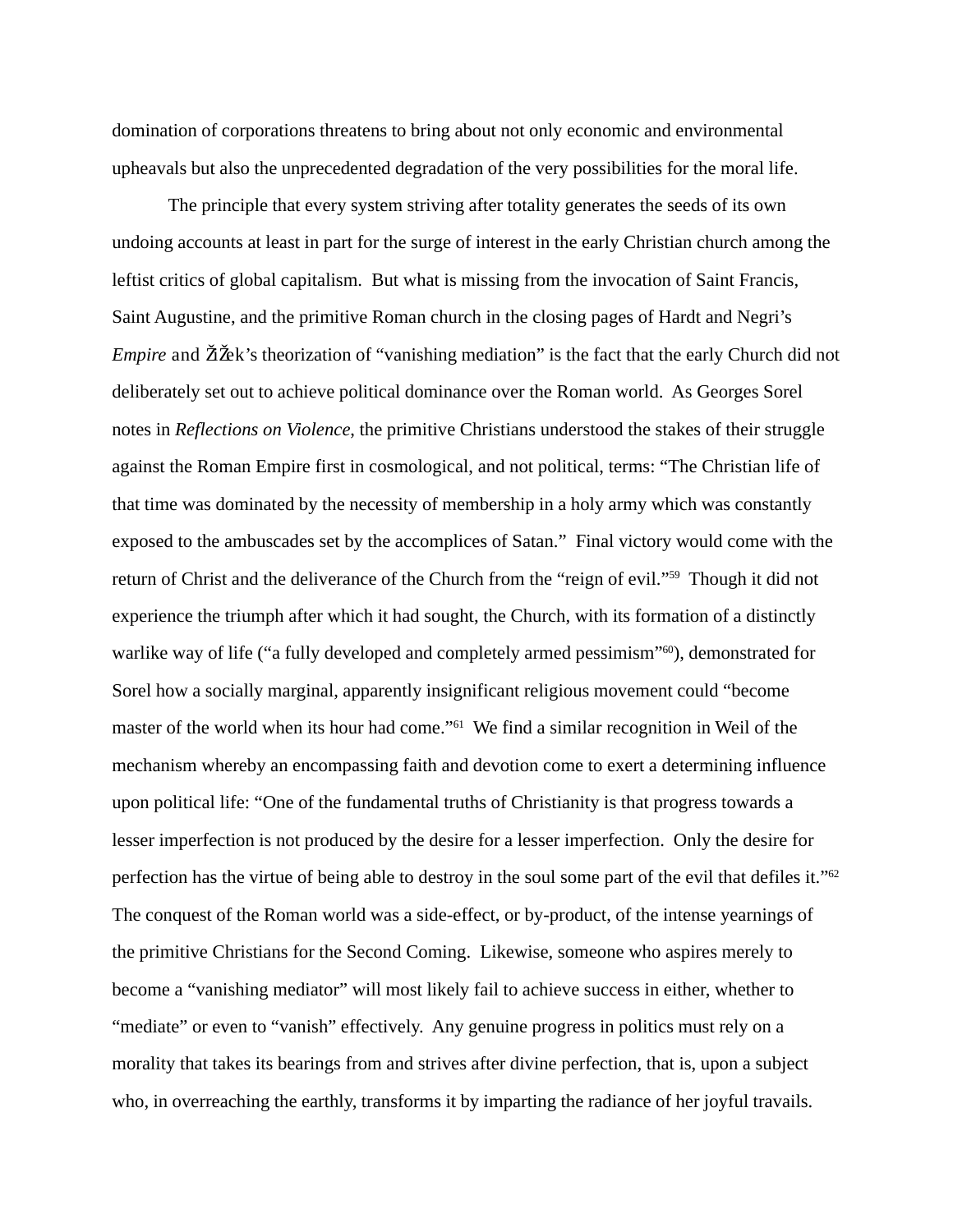**(Endnotes)**

1 Slavoj •i•ek,

*On Belief*

(London: Routledge, 2001), 2-3. Subsequent references cited as *OB*.

2 See Alain Badiou,

*Saint Paul: The Foundation of Universalism*, trans. Ray Brassier (Stanford: Stanford University Press, 2003), especially 12-15 and 65-74.

3 Slavoj •i•ek, *Did Somebody Say Totalitarianism? Five Interventions in the (Mis)Use of a Notion*

(London: Verso, 2001), 14. Subsequent references cited as *DT*.

4 Søren Kierkegaard, *Fear and Trembling*, trans. Howard V. and Edna H. Hong (Princeton: Princeton University Press, 1983), 81.

<sup>5</sup> *Fear and Trembling*, 60.

<sup>6</sup> *Fear and Trembling*, 57.

7 Søren Kierkegaard, *Papers and Journals: A Selection*, trans. Alistair Hannay (London: Penguin, 1996), 557. 8 Slavoj •i•ek, *The Fragile Absolute: Or, Why is the Christian Legacy Worth Fighting For?* (London: Verso,

2000), 150. Subsequent references cited as *FA*.

<sup>9</sup> *FA*, 154.

10 Slavoj •i•ek, *The Ticklish Subject: The Absent Centre of Political Ontology* (London: Verso, 1999), 377-378. Subsequent references cited as *TS*.

<sup>11</sup> *TS*, 237.

12 Slavoj •i•ek, *Welcome to the Desert of the Real! Five Essays on September 11 and Related Dates* (London: Verso, 2002), 28-29.

13 Leo Strauss, "Restatement on Xenophon's *Hiero*," in *On Tyranny*, ed. Victor Gourevitch and Michael S. Roth (Chicago: University of Chicago Press, 2000), 195.

<sup>14</sup> *FA*, 149-153.

15 Niccolò Machiavelli, *The Discourses*, ed. Bernard Crick, trans. Leslie J. Walker, S.J. and Brian Richardson (London: Penguin, 1983), III.3, 393.

<sup>16</sup> *OB*, 149.

17 See Reinhold Niebuhr, "Augustine's Political Realism," *The Essential Reinhold Niebuhr: Selected Essays and Addresses*, ed. Robert McAfee Brown (New Haven: Yale UP, 1986).

18 Norman Cohn, *The Pursuit of the Millennium: Revolutionary Millenarians and Mystical Anarchists of the Middle Ages* (New York: Oxford UP, 1977), 217.

19 See *TS*, 34.

<sup>20</sup> *TS*, 375.

<sup>21</sup> *TS*, 377.

<sup>22</sup> *DT*, 96-97.

<sup>23</sup> *TS*, 378.

<sup>24</sup> *TS*, 379-380.

25 Slavoj •i•ek*,* "Afterword: Lenin's Choice," in V. I. Lenin, *Revolution at the Gates: A Selection of Writings from February to October 1917* (London: Verso, 2002), 222 and *Iraq: The Broken Kettle* (London: Verso, 2004), 122.

26 Bertolt Brecht, *The Measures Taken and Other Lehrstücke*, ed. John Willett and Ralph Manheim (New York: Arcade, 2001), 34.

<sup>27</sup> *TS*, 379.

<sup>28</sup> *TS*, 291.

<sup>29</sup> *DT*, 101f.

<sup>30</sup> *FA*, 130.

<sup>31</sup> *Fear and Trembling*, 70.

<sup>32</sup> *Fear and Trembling*, 71.

<sup>33</sup> *Fear and Trembling*, 80.

<sup>34</sup> *Fear and Trembling*, 39.